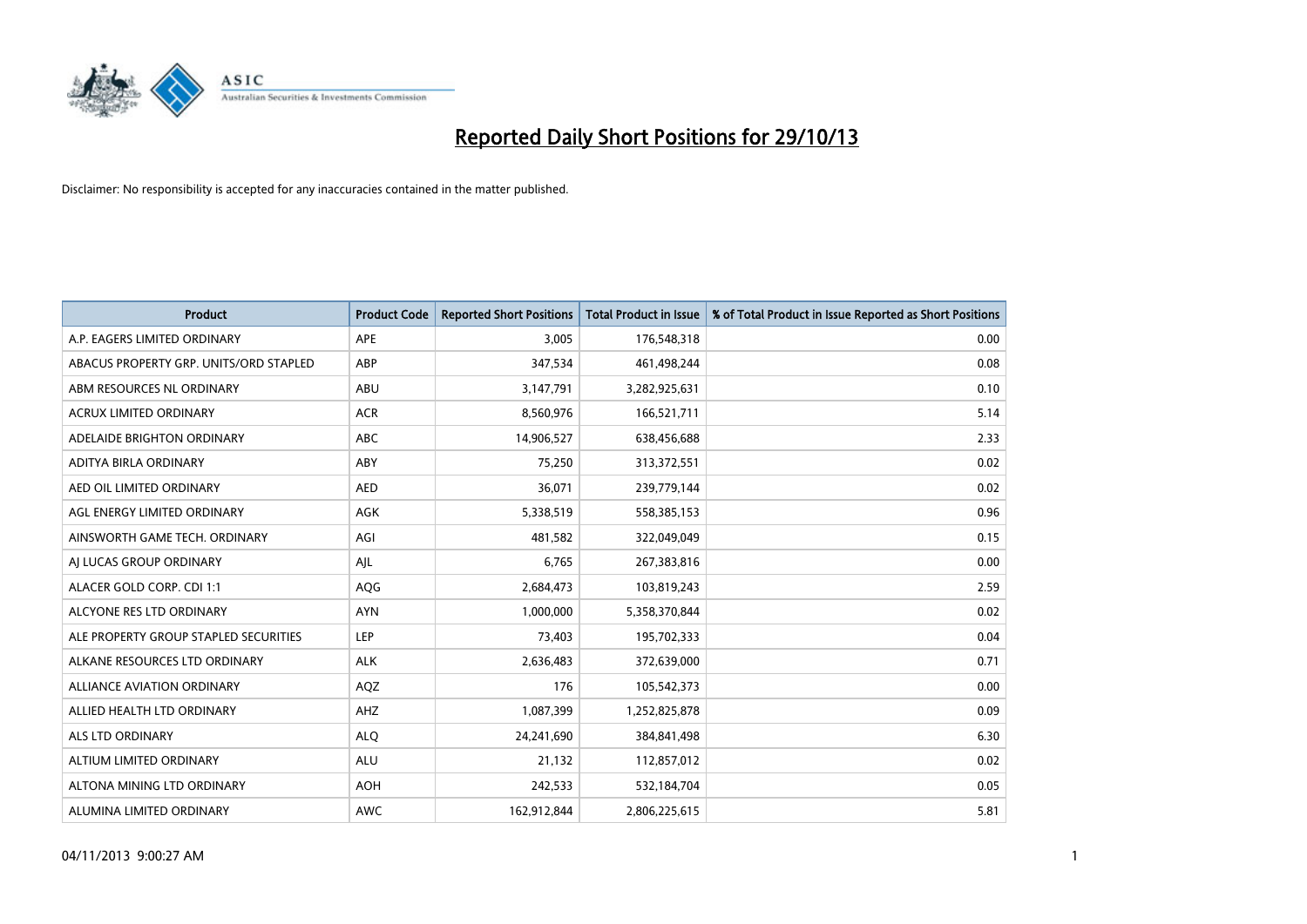

| <b>Product</b>                          | <b>Product Code</b> | <b>Reported Short Positions</b> | <b>Total Product in Issue</b> | % of Total Product in Issue Reported as Short Positions |
|-----------------------------------------|---------------------|---------------------------------|-------------------------------|---------------------------------------------------------|
| AMALGAMATED HOLDINGS ORDINARY           | AHD                 | 21,169                          | 157,806,992                   | 0.01                                                    |
| AMCOM TELECOMM, ORDINARY                | AMM                 | 707,846                         | 244,557,101                   | 0.29                                                    |
| AMCOR LIMITED ORDINARY                  | AMC                 | 3,308,551                       | 1,206,684,923                 | 0.27                                                    |
| AMP LIMITED ORDINARY                    | AMP                 | 26,633,466                      | 2,957,737,964                 | 0.90                                                    |
| AMPELLA MINING ORDINARY                 | AMX                 | 365,381                         | 248,000,493                   | 0.15                                                    |
| ANSELL LIMITED ORDINARY                 | <b>ANN</b>          | 6,790,850                       | 130,648,660                   | 5.20                                                    |
| ANTARES ENERGY LTD ORDINARY             | AZZ                 | 342,476                         | 255,000,000                   | 0.13                                                    |
| ANZ BANKING GRP LTD ORDINARY            | ANZ                 | 6,934,152                       | 2,743,663,818                 | 0.25                                                    |
| APA GROUP STAPLED SECURITIES            | APA                 | 9,265,420                       | 835,750,807                   | 1.11                                                    |
| APN NEWS & MEDIA ORDINARY               | <b>APN</b>          | 16,324,455                      | 661,526,586                   | 2.47                                                    |
| AQUARIUS PLATINUM. ORDINARY             | AQP                 | 6,608,378                       | 486,851,336                   | 1.36                                                    |
| AQUILA RESOURCES ORDINARY               | <b>AQA</b>          | 14,347,708                      | 411,804,442                   | 3.48                                                    |
| ARAFURA RESOURCE LTD ORDINARY           | <b>ARU</b>          | 8,367                           | 441,270,644                   | 0.00                                                    |
| ARB CORPORATION ORDINARY                | ARP                 | 1,348,336                       | 72,481,302                    | 1.86                                                    |
| ARDENT LEISURE GROUP STAPLED SECURITIES | AAD                 | 2,535,679                       | 404,994,420                   | 0.63                                                    |
| ARENA REIT ORDINARY UNITS               | <b>ARF</b>          | 11,547                          | 206,342,963                   | 0.01                                                    |
| ARISTOCRAT LEISURE ORDINARY             | ALL                 | 8,111,136                       | 551,418,047                   | 1.47                                                    |
| ARRIUM LTD ORDINARY                     | ARI                 | 35,231,974                      | 1,361,469,008                 | 2.59                                                    |
| ASCIANO LIMITED ORDINARY                | <b>AIO</b>          | 11,128,848                      | 975,385,664                   | 1.14                                                    |
| ASG GROUP LIMITED ORDINARY              | ASZ                 | 1,105,140                       | 206,720,839                   | 0.53                                                    |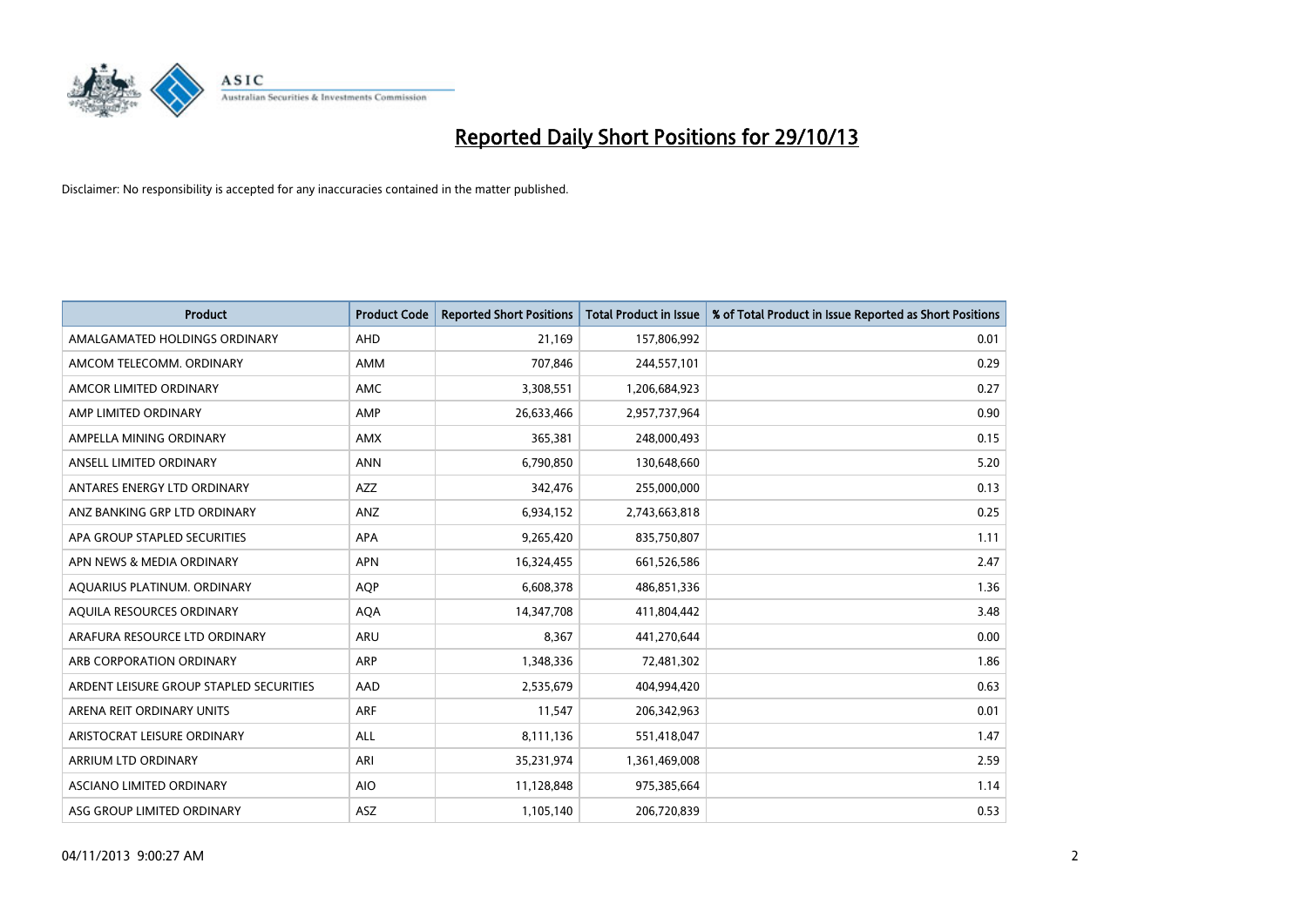

| <b>Product</b>                            | <b>Product Code</b> | <b>Reported Short Positions</b> | <b>Total Product in Issue</b> | % of Total Product in Issue Reported as Short Positions |
|-------------------------------------------|---------------------|---------------------------------|-------------------------------|---------------------------------------------------------|
| ASPEN GROUP STAPLED SEC. DEF SET          | <b>APZDA</b>        | 17,464                          | 119,848,002                   | 0.01                                                    |
| ASTRO JAP PROP GROUP STAPLED US PROHIBIT. | AJA                 | 41,273                          | 67,211,752                    | 0.06                                                    |
| ASX LIMITED ORDINARY                      | <b>ASX</b>          | 2,932,425                       | 193,595,162                   | 1.51                                                    |
| ATLANTIC LIMITED ORDINARY                 | ATI                 | 50,000                          | 154,757,339                   | 0.03                                                    |
| ATLAS IRON LIMITED ORDINARY               | <b>AGO</b>          | 43,953,617                      | 915,496,158                   | 4.80                                                    |
| AUCKLAND INTERNATION ORDINARY             | <b>AIA</b>          | 15,428                          | 1,322,564,489                 | 0.00                                                    |
| AURIZON HOLDINGS LTD ORDINARY             | AZJ                 | 2,709,900                       | 2,137,284,503                 | 0.13                                                    |
| AURORA OIL & GAS ORDINARY                 | AUT                 | 7,136,635                       | 448,785,778                   | 1.59                                                    |
| AUSDRILL LIMITED ORDINARY                 | ASL                 | 14,602,293                      | 312,277,224                   | 4.68                                                    |
| AUSENCO LIMITED ORDINARY                  | AAX                 | 1,242,030                       | 123,527,574                   | 1.01                                                    |
| AUSTAL LIMITED ORDINARY                   | ASB                 | 641,553                         | 346,007,639                   | 0.19                                                    |
| <b>AUSTBROKERS HOLDINGS ORDINARY</b>      | <b>AUB</b>          | 34,513                          | 59,584,580                    | 0.06                                                    |
| AUSTIN ENGINEERING ORDINARY               | ANG                 | 327,697                         | 73,164,403                    | 0.45                                                    |
| AUSTRALAND PROPERTY STAPLED SECURITY      | <b>ALZ</b>          | 2,325,462                       | 578,324,670                   | 0.40                                                    |
| AUSTRALIAN AGRICULT, ORDINARY             | AAC                 | 6,634,464                       | 532,294,404                   | 1.25                                                    |
| AUSTRALIAN INFR LTD ORDINARY              | <b>AIX</b>          | 3,800,068                       | 620,733,944                   | 0.61                                                    |
| AUSTRALIAN PHARM. ORDINARY                | API                 | 1,111,569                       | 488,115,883                   | 0.23                                                    |
| AUTOMOTIVE HOLDINGS ORDINARY              | <b>AHE</b>          | 286,853                         | 260,579,682                   | 0.11                                                    |
| AVIENNINGS LIMITED ORDINARY               | <b>AVI</b>          | 69,999                          | 384,423,851                   | 0.02                                                    |
| AWE LIMITED ORDINARY                      | AWE                 | 1,039,478                       | 522,116,985                   | 0.20                                                    |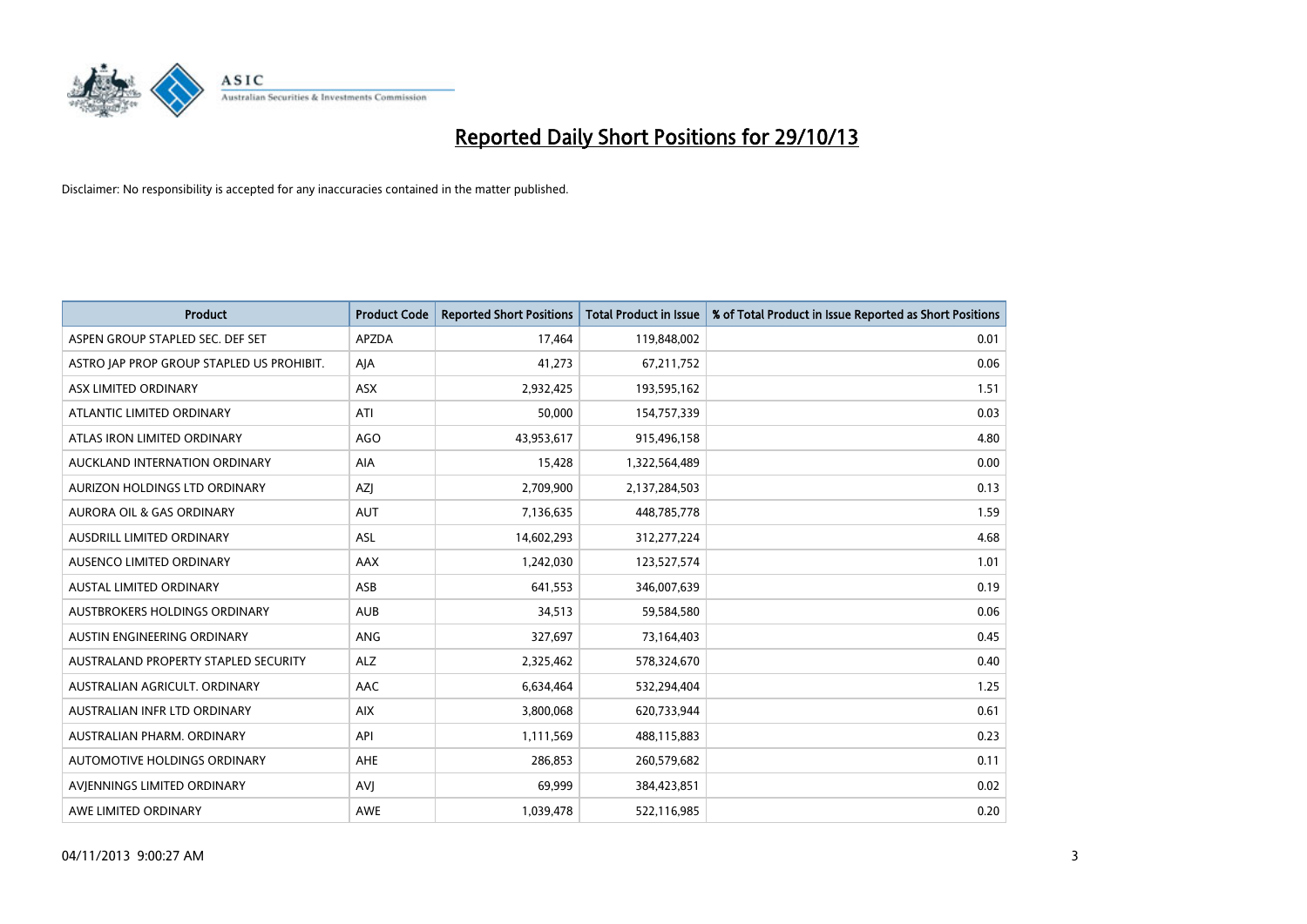

| <b>Product</b>                                | <b>Product Code</b> | <b>Reported Short Positions</b> | <b>Total Product in Issue</b> | % of Total Product in Issue Reported as Short Positions |
|-----------------------------------------------|---------------------|---------------------------------|-------------------------------|---------------------------------------------------------|
| <b>BANDANNA ENERGY ORDINARY</b>               | <b>BND</b>          | 19,090,704                      | 528,481,199                   | 3.61                                                    |
| BANK OF QUEENSLAND. ORDINARY                  | <b>BOQ</b>          | 2,533,310                       | 319,809,993                   | 0.79                                                    |
| <b>BASE RES LIMITED ORDINARY</b>              | <b>BSE</b>          | 5,961,466                       | 561,840,029                   | 1.06                                                    |
| BATHURST RES NZ LTD ORDINARY                  | <b>BRL</b>          | 18,083,818                      | 821,457,725                   | 2.20                                                    |
| BEACH ENERGY LIMITED ORDINARY                 | <b>BPT</b>          | 20,404,395                      | 1,277,533,962                 | 1.60                                                    |
| BEADELL RESOURCE LTD ORDINARY                 | <b>BDR</b>          | 39,846,916                      | 790,527,280                   | 5.04                                                    |
| <b>BEGA CHEESE LTD ORDINARY</b>               | <b>BGA</b>          | 457,684                         | 151,866,050                   | 0.30                                                    |
| BENDIGO AND ADELAIDE ORDINARY                 | <b>BEN</b>          | 11,914,331                      | 409,943,305                   | 2.91                                                    |
| BERKELEY RESOURCES ORDINARY                   | <b>BKY</b>          | 646,518                         | 179,393,323                   | 0.36                                                    |
| <b>BHP BILLITON LIMITED ORDINARY</b>          | <b>BHP</b>          | 7,502,543                       | 3,211,691,105                 | 0.23                                                    |
| <b>BILLABONG ORDINARY</b>                     | <b>BBG</b>          | 19,112,055                      | 478,944,292                   | 3.99                                                    |
| <b>BIONOMICS LIMITED ORDINARY</b>             | <b>BNO</b>          | 212,250                         | 412,155,924                   | 0.05                                                    |
| <b>BLACKMORES LIMITED ORDINARY</b>            | <b>BKL</b>          | 6,903                           | 17,046,024                    | 0.04                                                    |
| <b>BLACKTHORN RESOURCES ORD US PROHIBITED</b> | <b>BTR</b>          | 874,373                         | 164,285,950                   | 0.53                                                    |
| <b>BLUESCOPE STEEL LTD ORDINARY</b>           | <b>BSL</b>          | 6,705,098                       | 558,733,728                   | 1.20                                                    |
| <b>BOART LONGYEAR ORDINARY</b>                | <b>BLY</b>          | 41,080,933                      | 461,163,412                   | 8.91                                                    |
| <b>BOOM LOGISTICS ORDINARY</b>                | <b>BOL</b>          | 99,999                          | 470,598,576                   | 0.02                                                    |
| <b>BORAL LIMITED, ORDINARY</b>                | <b>BLD</b>          | 49,086,359                      | 778,739,826                   | 6.30                                                    |
| <b>BRADKEN LIMITED ORDINARY</b>               | <b>BKN</b>          | 16,814,029                      | 169,240,662                   | 9.93                                                    |
| <b>BRAMBLES LIMITED ORDINARY</b>              | <b>BXB</b>          | 3,586,438                       | 1,558,795,774                 | 0.23                                                    |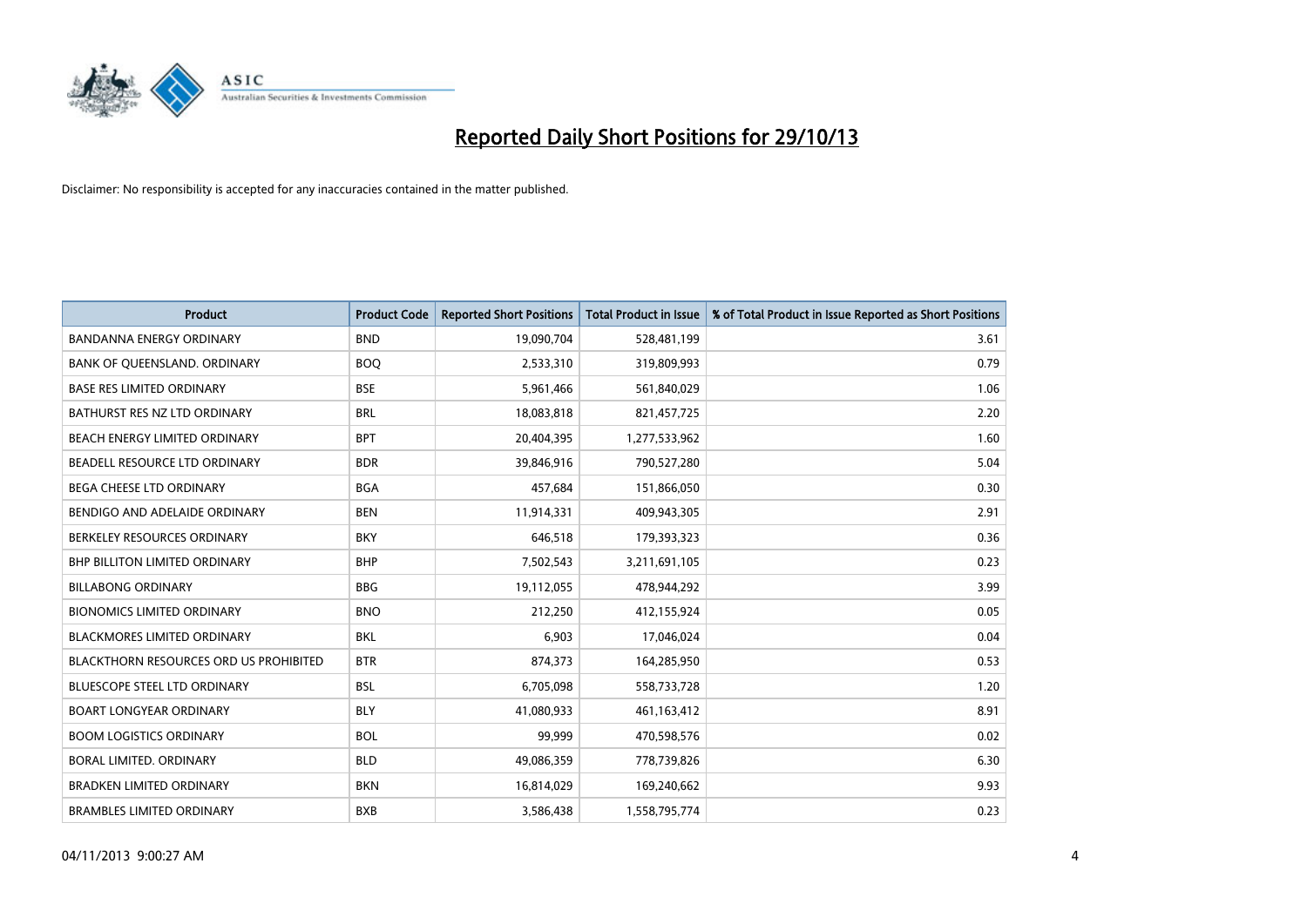

| <b>Product</b>                          | <b>Product Code</b> | <b>Reported Short Positions</b> | <b>Total Product in Issue</b> | % of Total Product in Issue Reported as Short Positions |
|-----------------------------------------|---------------------|---------------------------------|-------------------------------|---------------------------------------------------------|
| <b>BREVILLE GROUP LTD ORDINARY</b>      | <b>BRG</b>          | 2,780,844                       | 130,095,322                   | 2.14                                                    |
| <b>BRICKWORKS LIMITED ORDINARY</b>      | <b>BKW</b>          | 103,400                         | 148,038,996                   | 0.07                                                    |
| <b>BROCKMAN MINING LTD ORDINARY</b>     | <b>BCK</b>          | 182,026                         | 7,894,482,131                 | 0.00                                                    |
| BT INVESTMENT MNGMNT ORDINARY           | <b>BTT</b>          | 23,488                          | 278,100,237                   | 0.01                                                    |
| <b>BURU ENERGY ORDINARY</b>             | <b>BRU</b>          | 11,953,658                      | 298,365,707                   | 4.01                                                    |
| <b>BWP TRUST ORDINARY UNITS</b>         | <b>BWP</b>          | 3,188,991                       | 627,165,919                   | 0.51                                                    |
| <b>CABCHARGE AUSTRALIA ORDINARY</b>     | CAB                 | 14,883,515                      | 120,430,683                   | 12.36                                                   |
| CALTEX AUSTRALIA ORDINARY               | <b>CTX</b>          | 1,791,865                       | 270,000,000                   | 0.66                                                    |
| CAPE LAMBERT RES LTD ORDINARY           | <b>CFE</b>          | 19,764                          | 676,191,942                   | 0.00                                                    |
| <b>CAPITOL HEALTH ORDINARY</b>          | CAI                 | 129,009                         | 430,799,793                   | 0.03                                                    |
| <b>CARBON ENERGY ORDINARY</b>           | <b>CNX</b>          | 6,799                           | 1,150,931,288                 | 0.00                                                    |
| <b>CARDNO LIMITED ORDINARY</b>          | CDD                 | 7,543,779                       | 145,007,042                   | 5.20                                                    |
| <b>CARINDALE PROPERTY UNIT</b>          | <b>CDP</b>          | 1,201                           | 70,000,000                    | 0.00                                                    |
| CARNARVON PETROLEUM ORDINARY            | <b>CVN</b>          | 39,246                          | 937,796,875                   | 0.00                                                    |
| CARSALES.COM LTD ORDINARY               | <b>CRZ</b>          | 2,107,173                       | 237,513,965                   | 0.89                                                    |
| CASH CONVERTERS ORDINARY                | CCV                 | 4,472,767                       | 426,302,767                   | 1.05                                                    |
| CEDAR WOODS PROP. ORDINARY              | <b>CWP</b>          | 112,982                         | 73,359,551                    | 0.15                                                    |
| CENTRAL PETROLEUM ORDINARY              | <b>CTP</b>          | 351,243                         | 309,216,369                   | 0.11                                                    |
| <b>CERAMIC FUEL CELLS ORDINARY</b>      | <b>CFU</b>          | 991,102                         | 1,601,287,414                 | 0.06                                                    |
| CFS RETAIL TRUST GRP STAPLED SECURITIES | <b>CFX</b>          | 53,126,223                      | 2,858,286,690                 | 1.86                                                    |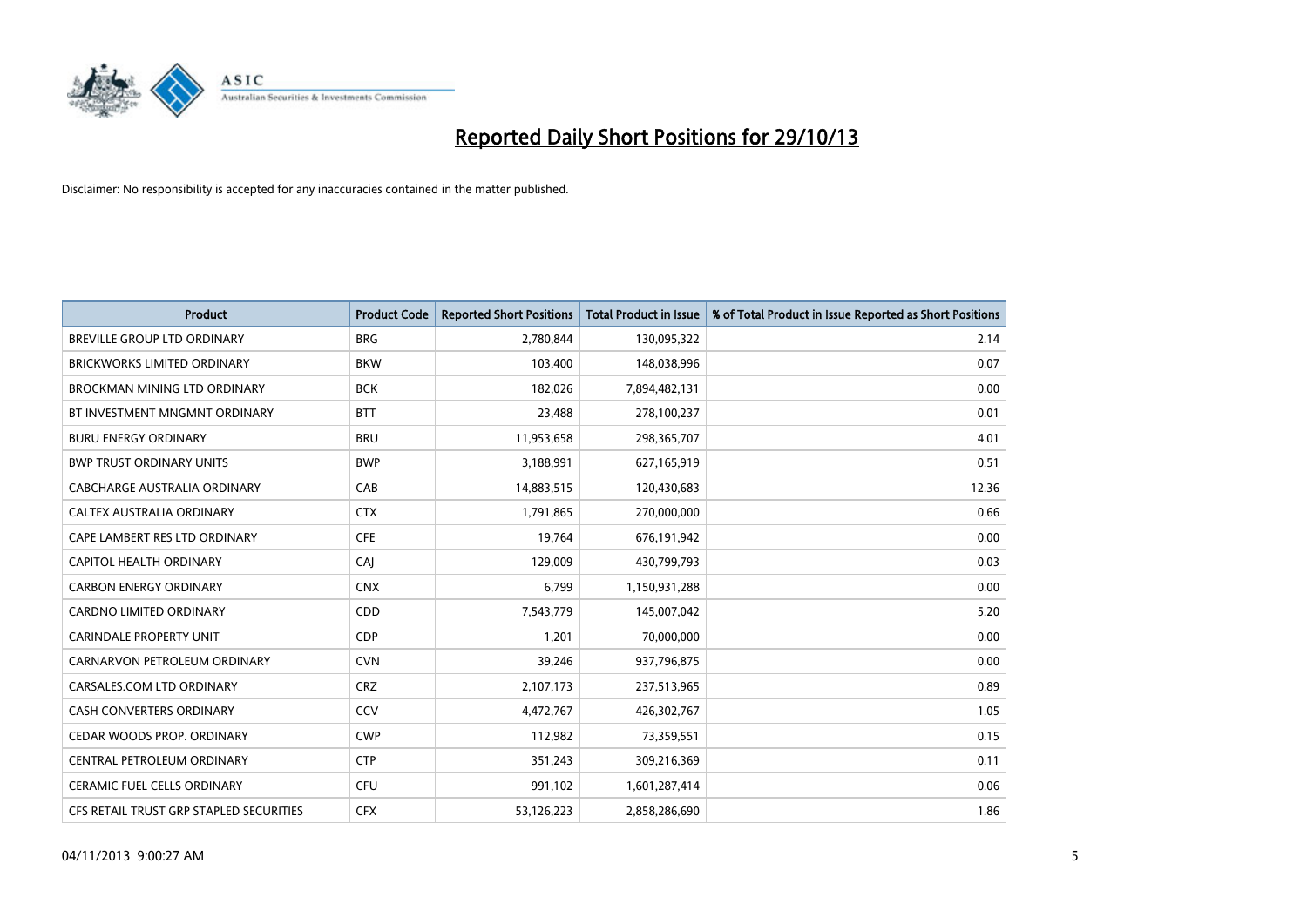

| <b>Product</b>                          | <b>Product Code</b> | <b>Reported Short Positions</b> | <b>Total Product in Issue</b> | % of Total Product in Issue Reported as Short Positions |
|-----------------------------------------|---------------------|---------------------------------|-------------------------------|---------------------------------------------------------|
| CHALLENGER DIV.PRO. STAPLED UNITS       | <b>CDI</b>          | 59,347                          | 214,101,013                   | 0.03                                                    |
| <b>CHALLENGER LIMITED ORDINARY</b>      | <b>CGF</b>          | 1,191,109                       | 530,862,585                   | 0.22                                                    |
| CHARTER HALL GROUP STAPLED US PROHIBIT. | <b>CHC</b>          | 279,146                         | 309,068,171                   | 0.09                                                    |
| <b>CHARTER HALL RETAIL UNITS</b>        | <b>COR</b>          | 10,568,875                      | 341,843,880                   | 3.09                                                    |
| <b>CHORUS LIMITED ORDINARY</b>          | <b>CNU</b>          | 46,783                          | 396,369,767                   | 0.01                                                    |
| CITIGOLD CORP LTD ORDINARY              | <b>CTO</b>          | 153,427                         | 1,352,907,765                 | 0.01                                                    |
| <b>CLOUGH LIMITED ORDINARY</b>          | <b>CLO</b>          | 1,265,036                       | 777,408,039                   | 0.16                                                    |
| COAL OF AFRICA LTD ORDINARY             | <b>CZA</b>          | 426                             | 1,048,368,613                 | 0.00                                                    |
| <b>COALSPUR MINES LTD ORDINARY</b>      | <b>CPL</b>          | 8,805,480                       | 641,394,435                   | 1.37                                                    |
| COCA-COLA AMATIL ORDINARY               | <b>CCL</b>          | 20,524,116                      | 763,590,249                   | 2.69                                                    |
| COCHLEAR LIMITED ORDINARY               | <b>COH</b>          | 9,377,141                       | 57,062,020                    | 16.43                                                   |
| <b>COCKATOO COAL ORDINARY</b>           | <b>COK</b>          | 14,750,329                      | 886,294,158                   | 1.66                                                    |
| <b>CODAN LIMITED ORDINARY</b>           | <b>CDA</b>          | 1,022,866                       | 176,926,104                   | 0.58                                                    |
| <b>COFFEY INTERNATIONAL ORDINARY</b>    | <b>COF</b>          | 18,921                          | 255,833,165                   | 0.01                                                    |
| <b>COKAL LTD ORDINARY</b>               | <b>CKA</b>          | 296,396                         | 467,921,892                   | 0.06                                                    |
| <b>COLLECTION HOUSE ORDINARY</b>        | <b>CLH</b>          | 1,007,733                       | 128,150,198                   | 0.79                                                    |
| COMMONWEALTH BANK, ORDINARY             | <b>CBA</b>          | 5,639,643                       | 1,611,928,836                 | 0.35                                                    |
| <b>COMMONWEALTH PROP ORDINARY UNITS</b> | <b>CPA</b>          | 14,820,195                      | 2,347,003,413                 | 0.63                                                    |
| <b>COMPASS RESOURCES ORDINARY</b>       | <b>CMR</b>          | 7,472                           | 1,403,744,100                 | 0.00                                                    |
| <b>COMPUTERSHARE LTD ORDINARY</b>       | <b>CPU</b>          | 12,249,472                      | 556,203,079                   | 2.20                                                    |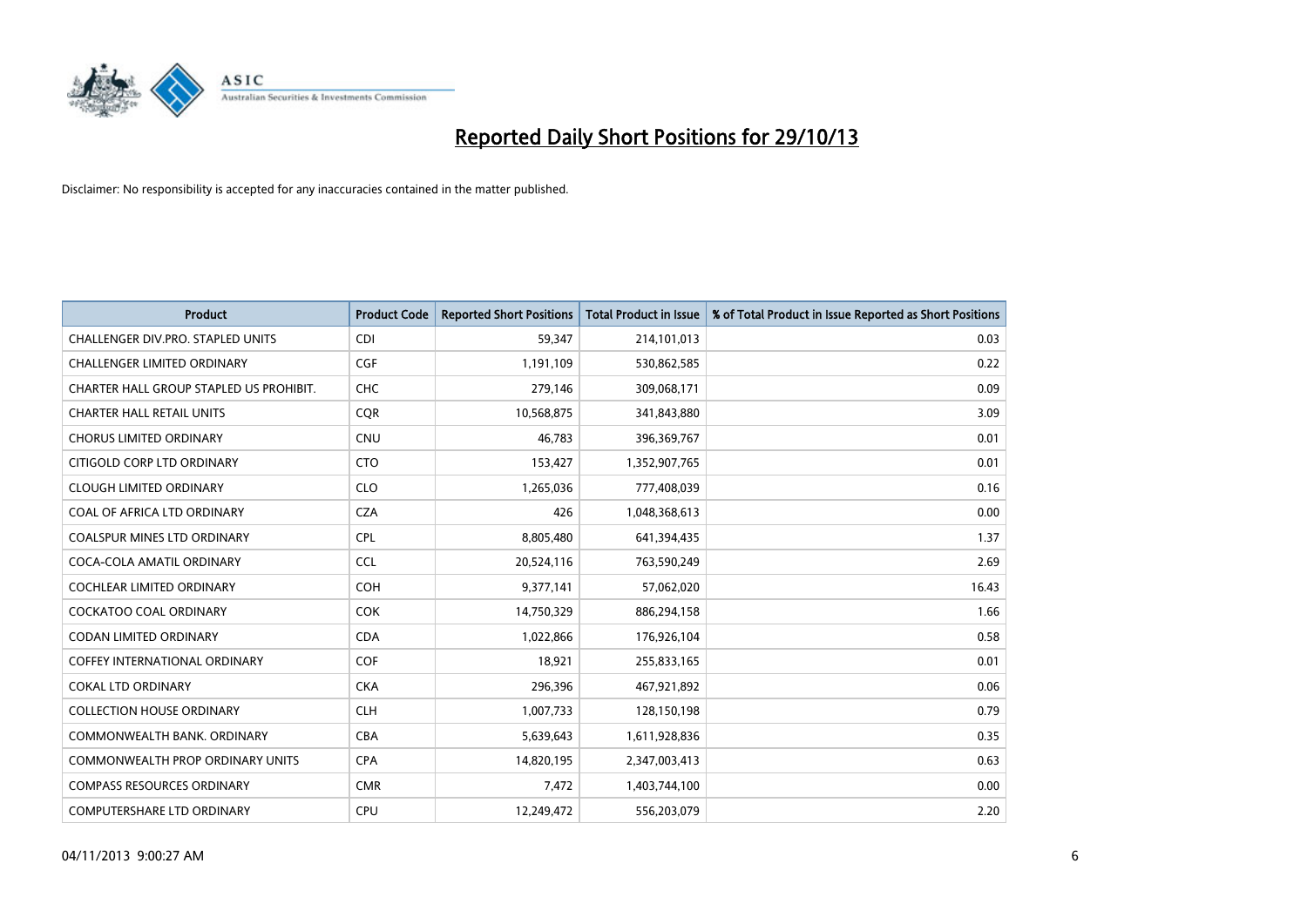

| <b>Product</b>                          | <b>Product Code</b> | <b>Reported Short Positions</b> | <b>Total Product in Issue</b> | % of Total Product in Issue Reported as Short Positions |
|-----------------------------------------|---------------------|---------------------------------|-------------------------------|---------------------------------------------------------|
| <b>COOPER ENERGY LTD ORDINARY</b>       | <b>COE</b>          | 5,968                           | 329,099,922                   | 0.00                                                    |
| <b>CORP TRAVEL LIMITED ORDINARY</b>     | <b>CTD</b>          | 264,936                         | 78,246,245                    | 0.34                                                    |
| <b>CREDIT CORP GROUP ORDINARY</b>       | <b>CCP</b>          | 43,399                          | 46,131,882                    | 0.09                                                    |
| <b>CROMWELL PROP STAPLED SECURITIES</b> | <b>CMW</b>          | 10,942,943                      | 1,719,157,262                 | 0.64                                                    |
| <b>CROWE HORWATH AUS ORDINARY</b>       | <b>CRH</b>          | 714,733                         | 269,665,096                   | 0.27                                                    |
| CROWN RESORTS LTD ORDINARY              | <b>CWN</b>          | 1,602,719                       | 728,394,185                   | 0.22                                                    |
| <b>CSG LIMITED ORDINARY</b>             | CSV                 | 275,781                         | 278,973,075                   | 0.10                                                    |
| <b>CSL LIMITED ORDINARY</b>             | <b>CSL</b>          | 463,206                         | 487,069,486                   | 0.10                                                    |
| <b>CSR LIMITED ORDINARY</b>             | <b>CSR</b>          | 34,760,642                      | 506,000,315                   | 6.87                                                    |
| <b>CUDECO LIMITED ORDINARY</b>          | CDU                 | 8,910,582                       | 205,017,174                   | 4.35                                                    |
| DART ENERGY LTD ORDINARY                | <b>DTE</b>          | 6,431,992                       | 1,108,251,519                 | 0.58                                                    |
| DATA#3 LIMITED ORDINARY                 | <b>DTL</b>          | 40,740                          | 153,974,950                   | 0.03                                                    |
| DAVID JONES LIMITED ORDINARY            | <b>DJS</b>          | 59,770,528                      | 535,002,401                   | 11.17                                                   |
| <b>DECMIL GROUP LIMITED ORDINARY</b>    | <b>DCG</b>          | 3,873,210                       | 168,657,794                   | 2.30                                                    |
| DEEP YELLOW LIMITED ORDINARY            | <b>DYL</b>          | 100,002                         | 1,611,995,847                 | 0.01                                                    |
| DEXUS PROPERTY GROUP STAPLED UNITS      | <b>DXS</b>          | 28,537,425                      | 4,628,228,426                 | 0.62                                                    |
| DISCOVERY METALS LTD ORDINARY           | <b>DML</b>          | 7,285,824                       | 560,034,418                   | 1.30                                                    |
| DOMINO PIZZA ENTERPR ORDINARY           | <b>DMP</b>          | 475,084                         | 85,855,713                    | 0.55                                                    |
| DOWNER EDI LIMITED ORDINARY             | <b>DOW</b>          | 11,458,865                      | 434,734,970                   | 2.64                                                    |
| DRILLSEARCH ENERGY ORDINARY             | <b>DLS</b>          | 13,131,710                      | 429,665,895                   | 3.06                                                    |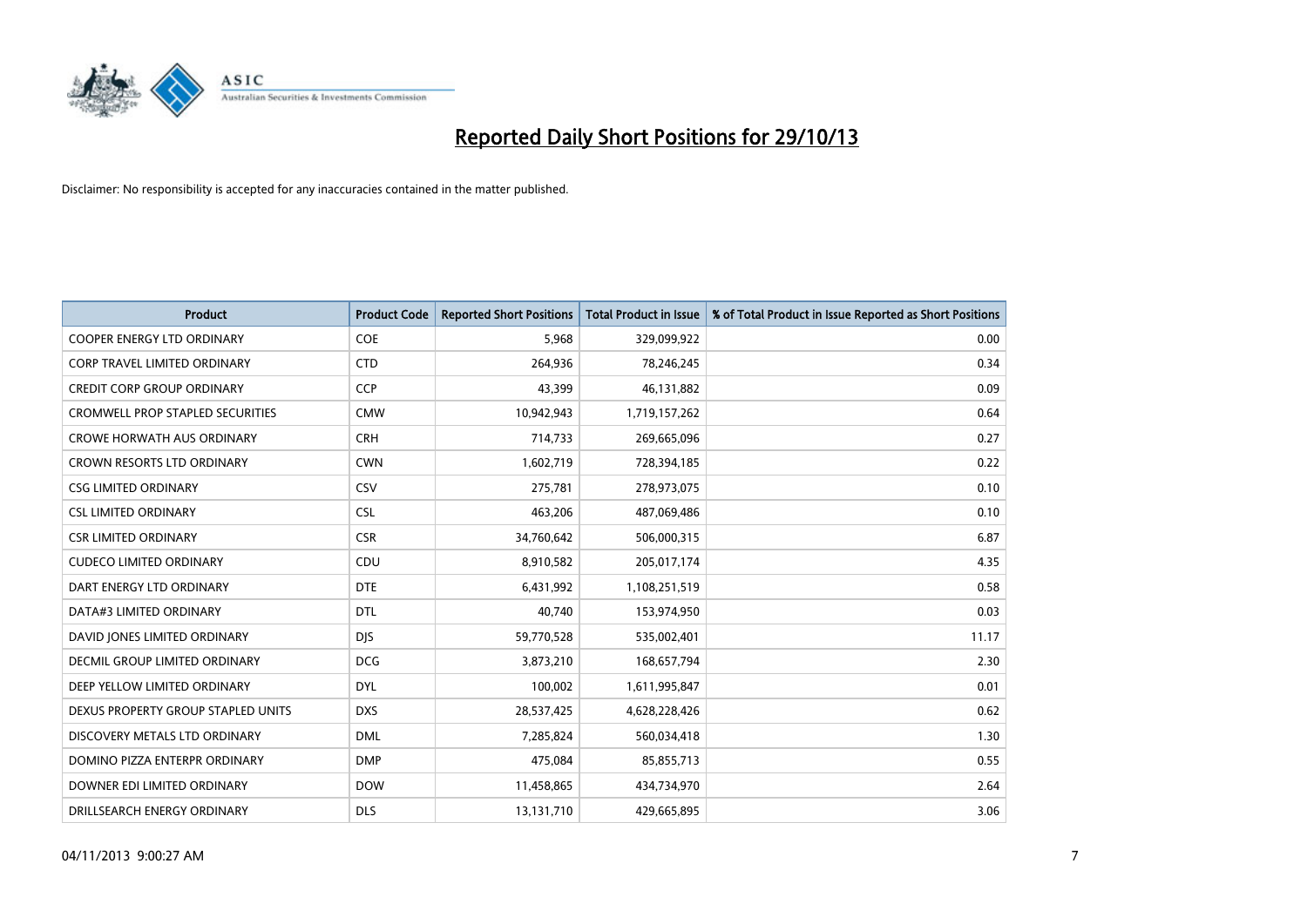

| <b>Product</b>                         | <b>Product Code</b> | <b>Reported Short Positions</b> | <b>Total Product in Issue</b> | % of Total Product in Issue Reported as Short Positions |
|----------------------------------------|---------------------|---------------------------------|-------------------------------|---------------------------------------------------------|
| DUET GROUP STAPLED US PROHIBIT.        | <b>DUE</b>          | 20,194,917                      | 1,237,195,531                 | 1.63                                                    |
| DULUXGROUP LIMITED ORDINARY            | <b>DLX</b>          | 1,653,333                       | 377,019,430                   | 0.44                                                    |
| <b>DWS LTD ORDINARY</b>                | <b>DWS</b>          | 635,795                         | 132,362,763                   | 0.48                                                    |
| ECHO ENTERTAINMENT ORDINARY            | <b>EGP</b>          | 7,241,418                       | 825,672,730                   | 0.88                                                    |
| ELDERS LIMITED ORDINARY                | <b>ELD</b>          | 19,836,311                      | 455,013,329                   | 4.36                                                    |
| ELEMENTAL MINERALS ORDINARY            | <b>ELM</b>          | 6,012                           | 303,263,391                   | 0.00                                                    |
| <b>EMECO HOLDINGS ORDINARY</b>         | EHL                 | 10,254,500                      | 599,675,707                   | 1.71                                                    |
| <b>ENDEAVOUR MIN CORP CDI 1:1</b>      | <b>EVR</b>          | 501,530                         | 93,408,541                    | 0.54                                                    |
| <b>ENERGY RESOURCES ORDINARY 'A'</b>   | <b>ERA</b>          | 10,154,036                      | 517,725,062                   | 1.96                                                    |
| <b>ENERGY WORLD CORPOR, ORDINARY</b>   | <b>EWC</b>          | 39,123,997                      | 1,734,166,672                 | 2.26                                                    |
| ENVESTRA LIMITED ORDINARY              | <b>ENV</b>          | 4,742,012                       | 1,796,808,474                 | 0.26                                                    |
| EQUATORIAL RES LTD ORDINARY            | EQX                 | 8                               | 121,885,353                   | 0.00                                                    |
| ERM POWER LIMITED ORDINARY             | EPW                 | 47,642                          | 208,401,816                   | 0.02                                                    |
| ESERVGLOBAL LIMITED ORDINARY           | ESV                 | 6,950,000                       | 249,045,997                   | 2.79                                                    |
| EVOLUTION MINING LTD ORDINARY          | <b>EVN</b>          | 20,086,320                      | 708,652,367                   | 2.83                                                    |
| FAIRFAX MEDIA LTD ORDINARY             | <b>FXJ</b>          | 255,088,857                     | 2,351,955,725                 | 10.85                                                   |
| FANTASTIC HOLDINGS ORDINARY            | <b>FAN</b>          | 2,750                           | 103,068,398                   | 0.00                                                    |
| <b>FAR LTD ORDINARY</b>                | <b>FAR</b>          | 24,205,420                      | 2,499,846,742                 | 0.97                                                    |
| FEDERATION CNTRES ORD/UNIT STAPLED SEC | FDC                 | 4,410,063                       | 1,427,641,565                 | 0.31                                                    |
| FINBAR GROUP LIMITED ORDINARY          | <b>FRI</b>          | 2,126                           | 220,847,184                   | 0.00                                                    |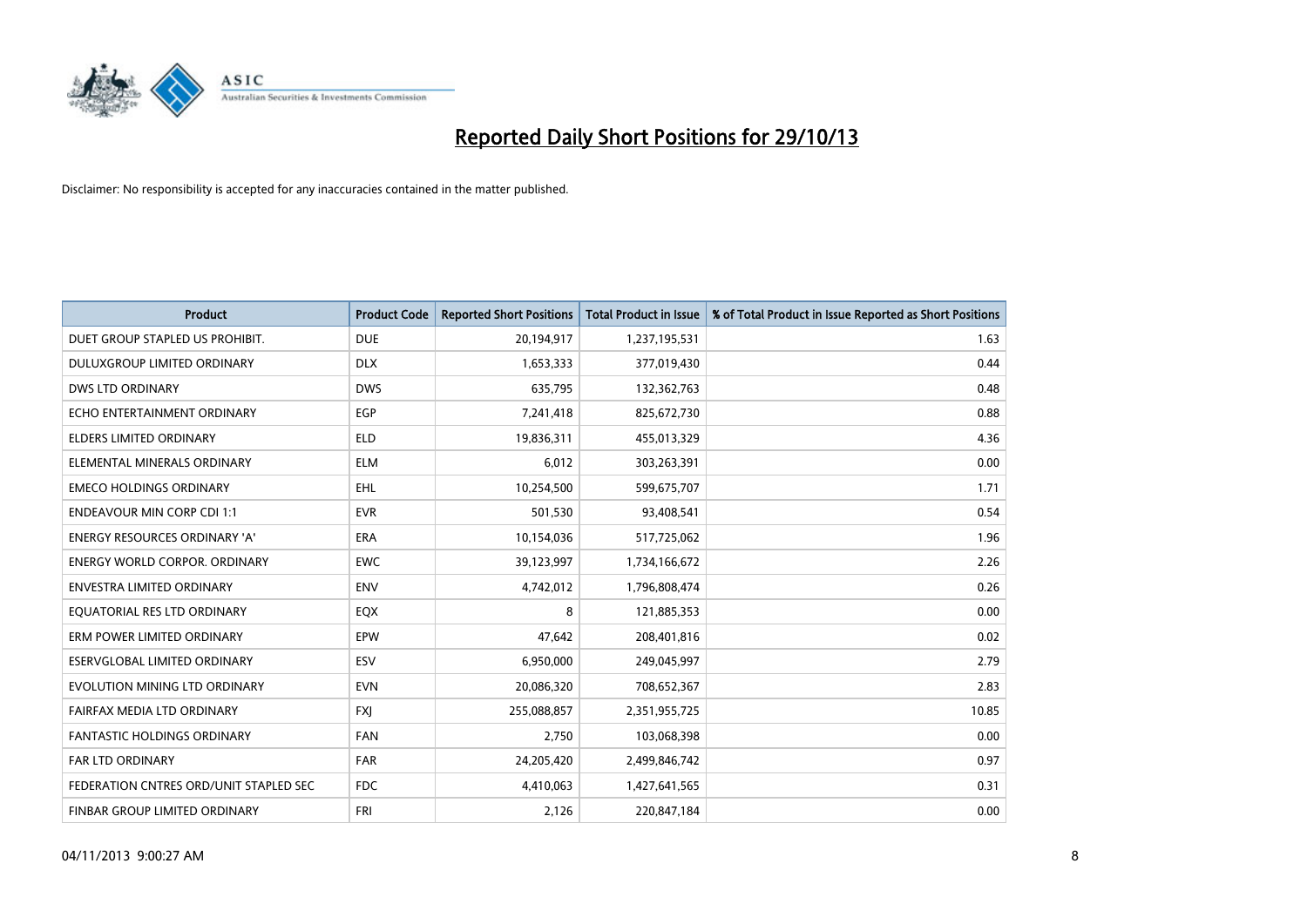

| <b>Product</b>                        | <b>Product Code</b> | <b>Reported Short Positions</b> | <b>Total Product in Issue</b> | % of Total Product in Issue Reported as Short Positions |
|---------------------------------------|---------------------|---------------------------------|-------------------------------|---------------------------------------------------------|
| FISHER & PAYKEL H. ORDINARY           | <b>FPH</b>          | 669,001                         | 546,838,267                   | 0.12                                                    |
| FKP PROPERTY GROUP STAPLED SECURITIES | <b>FKP</b>          | 10,028,020                      | 321,578,705                   | 3.12                                                    |
| FLEETWOOD CORP ORDINARY               | <b>FWD</b>          | 2,995,594                       | 60,522,619                    | 4.95                                                    |
| FLETCHER BUILDING ORDINARY            | <b>FBU</b>          | 3,377,168                       | 687,854,788                   | 0.49                                                    |
| FLEXIGROUP LIMITED ORDINARY           | <b>FXL</b>          | 354,828                         | 303,385,394                   | 0.12                                                    |
| <b>FLIGHT CENTRE ORDINARY</b>         | <b>FLT</b>          | 2,864,213                       | 100,527,011                   | 2.85                                                    |
| <b>FLINDERS MINES LTD ORDINARY</b>    | <b>FMS</b>          | 2,913,441                       | 1,824,843,676                 | 0.16                                                    |
| FOCUS MINERALS LTD ORDINARY           | <b>FML</b>          | 27,450,268                      | 9,137,375,877                 | 0.30                                                    |
| FONTERRA SHARE FUND ORDINARY UNITS    | <b>FSF</b>          | 39,658                          | 106,151,733                   | 0.04                                                    |
| FORGE GROUP LIMITED ORDINARY          | FGE                 | 1,422,910                       | 86,169,014                    | 1.65                                                    |
| FORTESCUE METALS GRP ORDINARY         | <b>FMG</b>          | 177,801,512                     | 3,113,798,151                 | 5.71                                                    |
| <b>G.U.D. HOLDINGS ORDINARY</b>       | GUD                 | 5,277,340                       | 71,341,319                    | 7.40                                                    |
| <b>G8 EDUCATION LIMITED ORDINARY</b>  | <b>GEM</b>          | 1,513,033                       | 300,302,719                   | 0.50                                                    |
| <b>GALAXY RESOURCES ORDINARY</b>      | GXY                 | 12,714,743                      | 1,007,464,921                 | 1.26                                                    |
| <b>GENETIC TECHNOLOGIES ORDINARY</b>  | GTG                 | 182,610                         | 565,749,677                   | 0.03                                                    |
| <b>GEODYNAMICS LIMITED ORDINARY</b>   | GDY                 | 850                             | 406,452,608                   | 0.00                                                    |
| GI DYNAMICS, INC CDI US PROHIBITED    | GID                 | 8,046                           | 393,043,620                   | 0.00                                                    |
| <b>GINDALBIE METALS LTD ORDINARY</b>  | <b>GBG</b>          | 55,879,332                      | 1,493,054,193                 | 3.74                                                    |
| <b>GOODMAN FIELDER, ORDINARY</b>      | <b>GFF</b>          | 26,342,249                      | 1,955,559,207                 | 1.35                                                    |
| <b>GOODMAN GROUP STAPLED</b>          | <b>GMG</b>          | 4,241,839                       | 1,718,742,809                 | 0.25                                                    |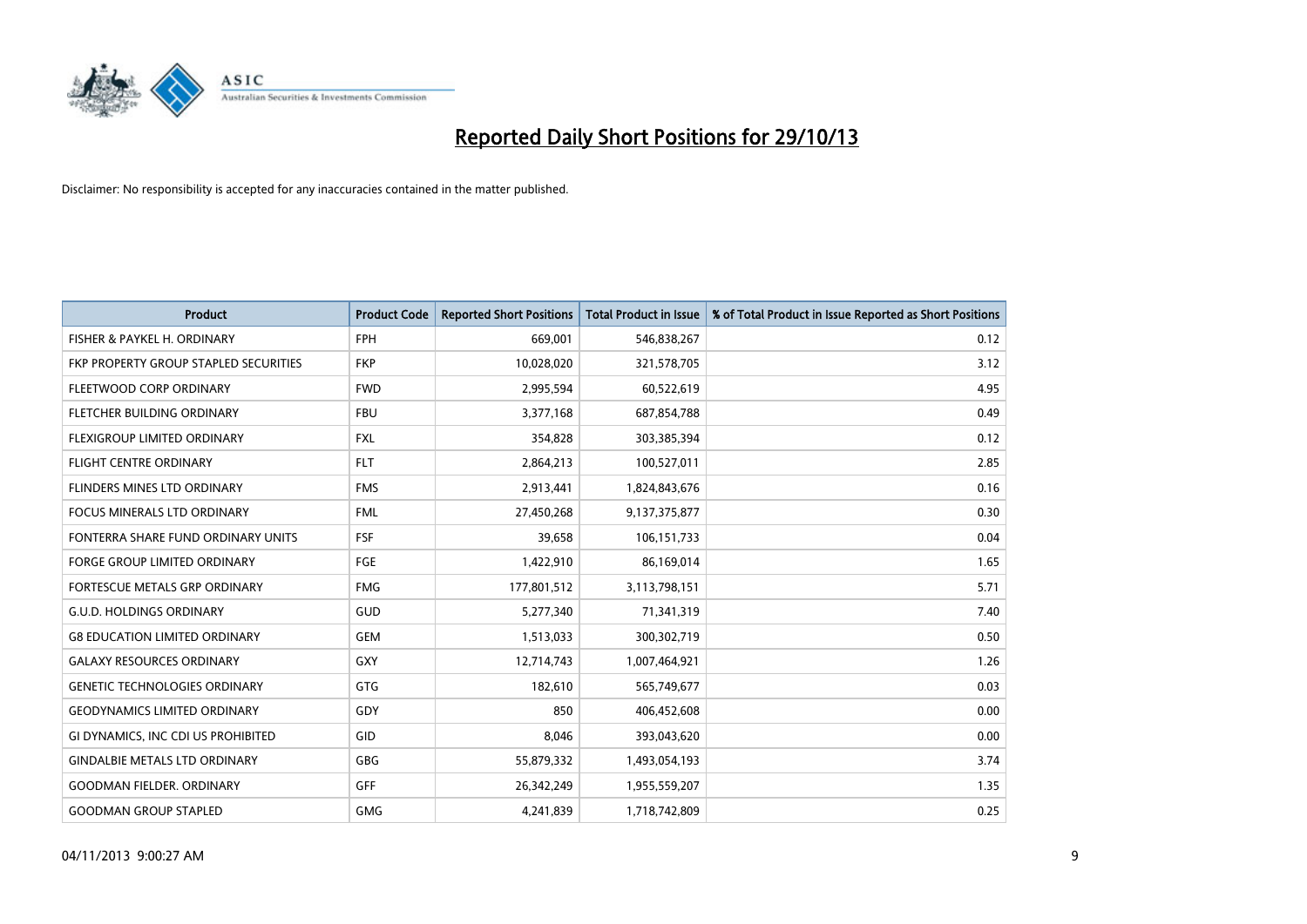

| <b>Product</b>                                   | <b>Product Code</b> | <b>Reported Short Positions</b> | <b>Total Product in Issue</b> | % of Total Product in Issue Reported as Short Positions |
|--------------------------------------------------|---------------------|---------------------------------|-------------------------------|---------------------------------------------------------|
| <b>GPT GROUP STAPLED SEC.</b>                    | <b>GPT</b>          | 8,520,808                       | 1,694,888,638                 | 0.50                                                    |
| <b>GRAINCORP LIMITED A CLASS ORDINARY</b>        | <b>GNC</b>          | 393,087                         | 228,855,628                   | 0.17                                                    |
| <b>GRANGE RESOURCES, ORDINARY</b>                | <b>GRR</b>          | 5,555,743                       | 1,156,492,195                 | 0.48                                                    |
| <b>GREENCROSS LIMITED ORDINARY</b>               | <b>GXL</b>          | 331                             | 37,535,276                    | 0.00                                                    |
| <b>GREENLAND MIN EN LTD ORDINARY</b>             | GGG                 | 7,200,738                       | 573,617,440                   | 1.26                                                    |
| <b>GROWTHPOINT PROPERTY ORD/UNIT STAPLED SEC</b> | GOZ                 | 65,337                          | 414,410,218                   | 0.02                                                    |
| <b>GRYPHON MINERALS LTD ORDINARY</b>             | GRY                 | 7,758,184                       | 400,691,164                   | 1.94                                                    |
| <b>GUILDFORD COAL LTD ORDINARY</b>               | <b>GUF</b>          | 312,215                         | 635,046,899                   | 0.05                                                    |
| <b>GUJARAT NRE COAL LTD ORDINARY</b>             | <b>GNM</b>          | 188,668                         | 1,376,138,678                 | 0.01                                                    |
| <b>GWA GROUP LTD ORDINARY</b>                    | <b>GWA</b>          | 13,413,507                      | 306,533,770                   | 4.38                                                    |
| <b>HARVEY NORMAN ORDINARY</b>                    | <b>HVN</b>          | 63,611,059                      | 1,062,316,784                 | 5.99                                                    |
| <b>HENDERSON GROUP CDI 1:1</b>                   | <b>HGG</b>          | 1,152,487                       | 737,836,207                   | 0.16                                                    |
| HFA HOLDINGS LIMITED ORDINARY                    | <b>HFA</b>          | 3.863                           | 118,738,157                   | 0.00                                                    |
| <b>HIGHLANDS PACIFIC ORDINARY</b>                | <b>HIG</b>          | 500,001                         | 789,344,774                   | 0.06                                                    |
| HILLGROVE RES LTD ORDINARY                       | <b>HGO</b>          | 5,938,492                       | 1,178,589,221                 | 0.50                                                    |
| HILLS HOLDINGS LTD ORDINARY                      | HIL                 | 290,443                         | 243,740,241                   | 0.12                                                    |
| HORIZON OIL LIMITED ORDINARY                     | <b>HZN</b>          | 72,706,756                      | 1,301,147,932                 | 5.59                                                    |
| HOT CHILI LTD ORDINARY                           | <b>HCH</b>          | 10.000                          | 344,504,386                   | 0.00                                                    |
| <b>ICON ENERGY LIMITED ORDINARY</b>              | <b>ICN</b>          | 4,647                           | 535,455,958                   | 0.00                                                    |
| <b>IINET LIMITED ORDINARY</b>                    | <b>IIN</b>          | 1,211,562                       | 161,238,847                   | 0.75                                                    |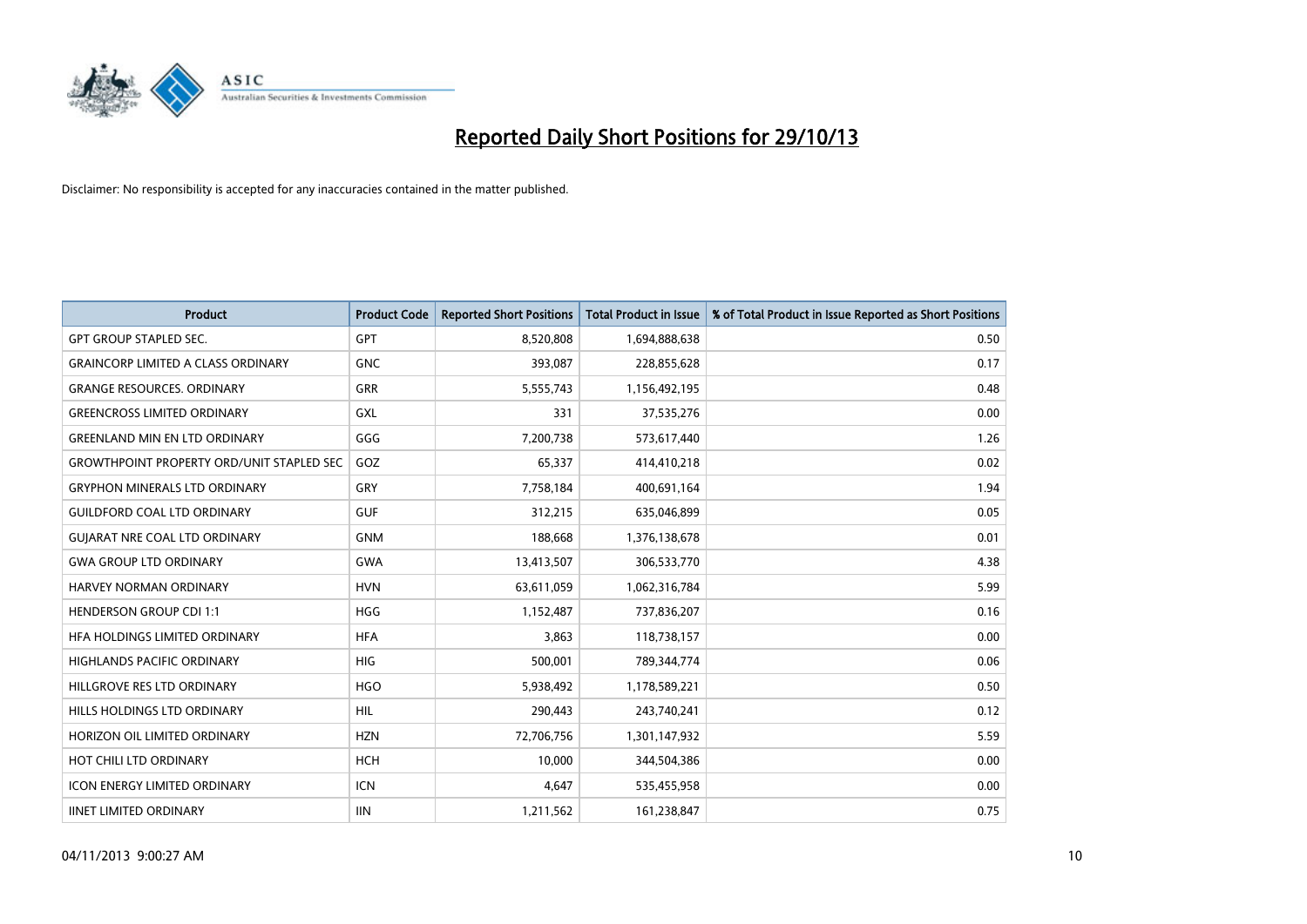

| <b>Product</b>                                  | <b>Product Code</b> | <b>Reported Short Positions</b> | <b>Total Product in Issue</b> | % of Total Product in Issue Reported as Short Positions |
|-------------------------------------------------|---------------------|---------------------------------|-------------------------------|---------------------------------------------------------|
| <b>ILUKA RESOURCES ORDINARY</b>                 | ILU                 | 37,894,455                      | 418,700,517                   | 9.05                                                    |
| <b>IMDEX LIMITED ORDINARY</b>                   | <b>IMD</b>          | 3,893,148                       | 210,473,188                   | 1.85                                                    |
| IMF (AUSTRALIA) LTD ORDINARY                    | <b>IMF</b>          | 4,848,138                       | 144,290,964                   | 3.36                                                    |
| <b>INCITEC PIVOT ORDINARY</b>                   | IPL                 | 30,397,753                      | 1,628,730,107                 | 1.87                                                    |
| <b>INDEPENDENCE GROUP ORDINARY</b>              | <b>IGO</b>          | 3,986,609                       | 233,323,905                   | 1.71                                                    |
| INDOPHIL RESOURCES ORDINARY                     | <b>IRN</b>          | 373,219                         | 1,203,146,194                 | 0.03                                                    |
| <b>INFIGEN ENERGY STAPLED SECURITIES</b>        | <b>IFN</b>          | 4,293,681                       | 764,993,434                   | 0.56                                                    |
| <b>INFOMEDIA LTD ORDINARY</b>                   | <b>IFM</b>          | 348,834                         | 304,953,155                   | 0.11                                                    |
| <b>INGENIA GROUP STAPLED SECURITIES</b>         | <b>INA</b>          | 866,900                         | 676,240,232                   | 0.13                                                    |
| <b>INOVA RESOURCES LTD ORDINARY</b>             | <b>IVA</b>          | 258                             | 729,665,661                   | 0.00                                                    |
| INSURANCE AUSTRALIA ORDINARY                    | IAG                 | 10,652,164                      | 2,079,034,021                 | 0.51                                                    |
| <b>INTREPID MINES ORDINARY</b>                  | <b>IAU</b>          | 20,113,230                      | 556,273,428                   | 3.62                                                    |
| INVESTA OFFICE FUND STAPLED SECURITIES          | <b>IOF</b>          | 629,378                         | 614,047,458                   | 0.10                                                    |
| <b>INVOCARE LIMITED ORDINARY</b>                | <b>IVC</b>          | 6,724,861                       | 110,030,298                   | 6.11                                                    |
| <b>IOOF HOLDINGS LTD ORDINARY</b>               | IFL                 | 1,781,511                       | 232,118,034                   | 0.77                                                    |
| <b>IPROPERTY GROUP LTD ORDINARY</b>             | <b>IPP</b>          | 72,469                          | 181,398,426                   | 0.04                                                    |
| <b>IRESS LIMITED ORDINARY</b>                   | <b>IRE</b>          | 474,621                         | 158,585,126                   | 0.30                                                    |
| <b>IRON ORE HOLDINGS ORDINARY</b>               | <b>IOH</b>          | 26,197                          | 161,174,005                   | 0.02                                                    |
| <b>ISELECT LTD ORDINARY</b>                     | <b>ISU</b>          | 1,556,908                       | 260,364,894                   | 0.60                                                    |
| <b>IAMES HARDIE INDUST CHESS DEPOSITARY INT</b> | <b>IHX</b>          | 8,710,038                       | 442.685.722                   | 1.97                                                    |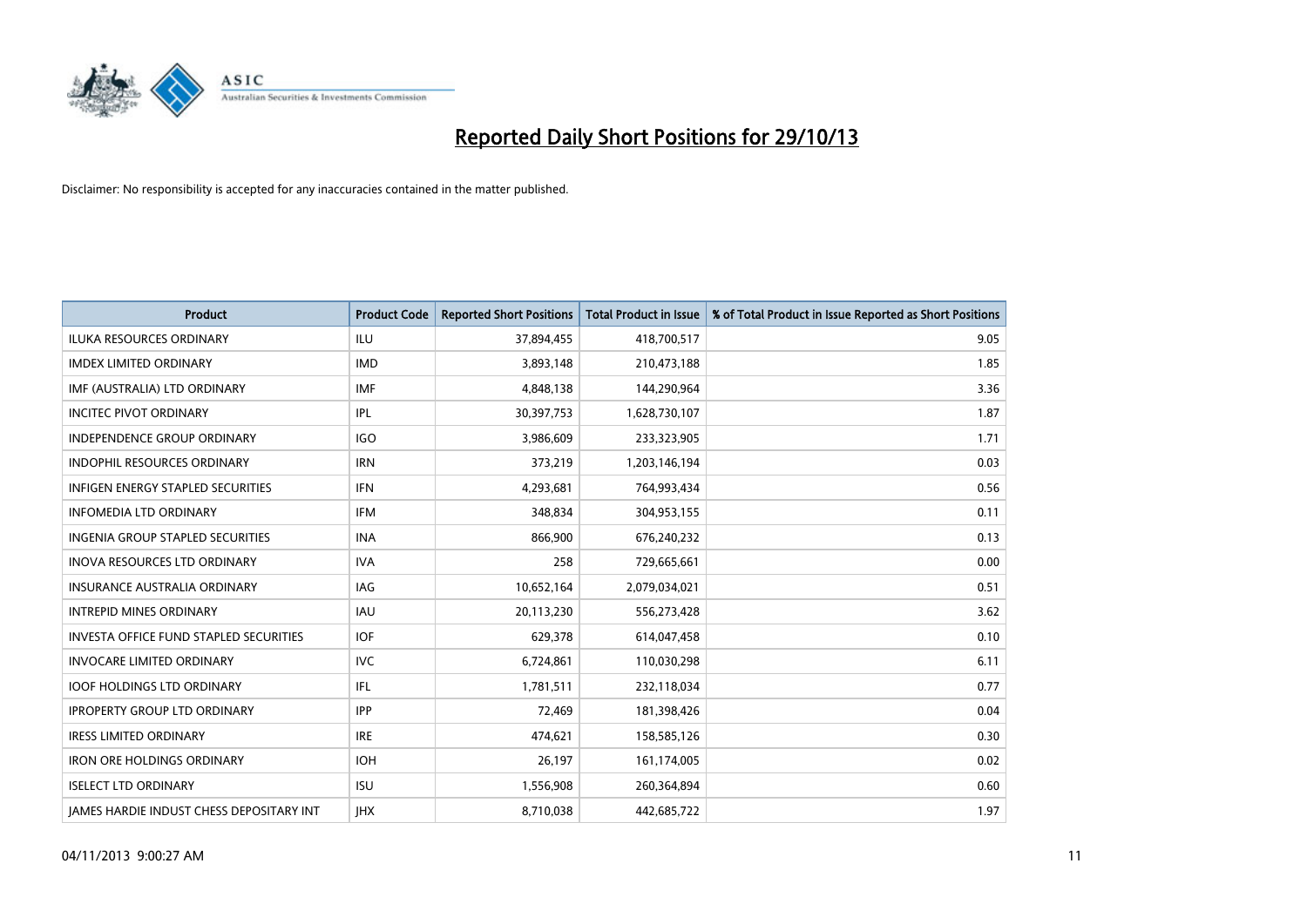

| <b>Product</b>                        | <b>Product Code</b> | <b>Reported Short Positions</b> | <b>Total Product in Issue</b> | % of Total Product in Issue Reported as Short Positions |
|---------------------------------------|---------------------|---------------------------------|-------------------------------|---------------------------------------------------------|
| <b>JB HI-FI LIMITED ORDINARY</b>      | <b>JBH</b>          | 7,625,527                       | 99,920,797                    | 7.63                                                    |
| <b>JUMBO INTERACTIVE ORDINARY</b>     | JIN                 | 19,000                          | 43,752,560                    | 0.04                                                    |
| <b>KAGARA LTD ORDINARY</b>            | KZL                 | 3,385,466                       | 798,953,117                   | 0.42                                                    |
| KAROON GAS AUSTRALIA ORDINARY         | <b>KAR</b>          | 1,004,282                       | 255,841,581                   | 0.39                                                    |
| KATHMANDU HOLD LTD ORDINARY           | <b>KMD</b>          | 34,544                          | 200,215,894                   | 0.02                                                    |
| <b>KBL MINING LIMITED ORDINARY</b>    | <b>KBL</b>          | 1,820                           | 393,535,629                   | 0.00                                                    |
| KINGSGATE CONSOLID. ORDINARY          | <b>KCN</b>          | 17,785,768                      | 152,284,777                   | 11.68                                                   |
| KINGSROSE MINING LTD ORDINARY         | <b>KRM</b>          | 503,272                         | 335,753,851                   | 0.15                                                    |
| LEIGHTON HOLDINGS ORDINARY            | LEI                 | 23,976,722                      | 337,235,188                   | 7.11                                                    |
| LEND LEASE GROUP UNIT/ORD STAPLED     | <b>LLC</b>          | 5,003,401                       | 576,712,337                   | 0.87                                                    |
| LINC ENERGY LTD ORDINARY              | <b>LNC</b>          | 10,887,715                      | 518,687,562                   | 2.10                                                    |
| LONESTAR RESO LTD ORDINARY            | LNR                 | 11,441                          | 697,187,211                   | 0.00                                                    |
| LYCOPODIUM LIMITED ORDINARY           | <b>LYL</b>          | 90                              | 38,955,103                    | 0.00                                                    |
| LYNAS CORPORATION ORDINARY            | <b>LYC</b>          | 183,169,605                     | 1,961,060,594                 | 9.34                                                    |
| <b>M2 TELECOMMUNICATION ORDINARY</b>  | <b>MTU</b>          | 7,898,001                       | 178,573,822                   | 4.42                                                    |
| MACA LIMITED ORDINARY                 | <b>MLD</b>          | 5,714                           | 172,500,000                   | 0.00                                                    |
| MACMAHON HOLDINGS ORDINARY            | MAH                 | 1,704,433                       | 1,261,699,966                 | 0.14                                                    |
| MACO ATLAS ROADS GRP ORDINARY STAPLED | <b>MOA</b>          | 13,624,162                      | 487,230,540                   | 2.80                                                    |
| MACQUARIE GROUP LTD ORDINARY          | <b>MQG</b>          | 3,045,860                       | 339,888,036                   | 0.90                                                    |
| MACQUARIE TELECOM GP ORDINARY         | MAQ                 | 4,250                           | 20,967,121                    | 0.02                                                    |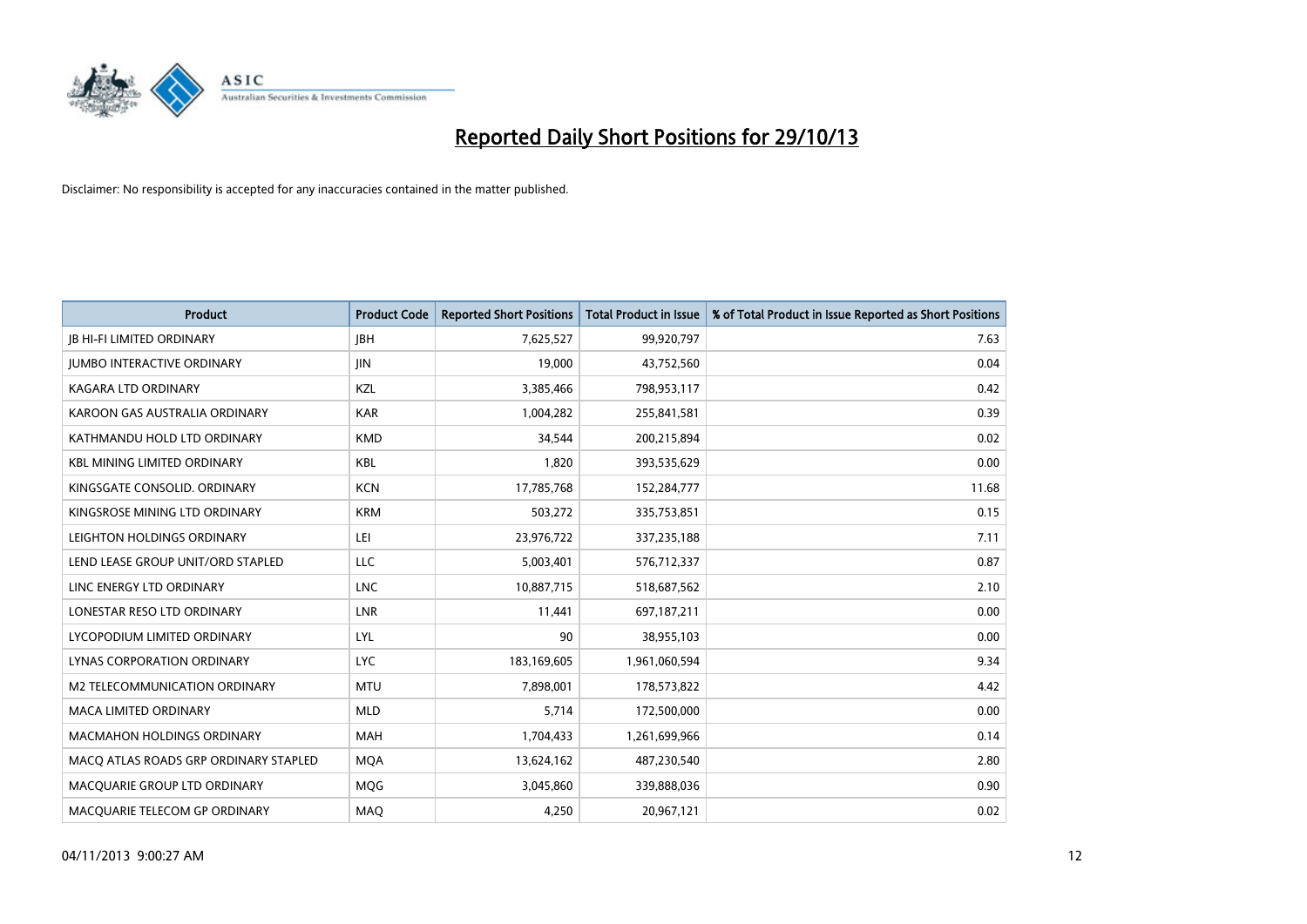

| <b>Product</b>                       | <b>Product Code</b> | <b>Reported Short Positions</b> | <b>Total Product in Issue</b> | % of Total Product in Issue Reported as Short Positions |
|--------------------------------------|---------------------|---------------------------------|-------------------------------|---------------------------------------------------------|
| MAGELLAN FIN GRP LTD ORDINARY        | <b>MFG</b>          | 648.170                         | 155,644,649                   | 0.42                                                    |
| <b>MATRIX C &amp; E LTD ORDINARY</b> | <b>MCE</b>          | 2,915,886                       | 94,555,428                    | 3.08                                                    |
| <b>MAVERICK DRILLING ORDINARY</b>    | <b>MAD</b>          | 8,996,724                       | 452,726,751                   | 1.99                                                    |
| MAXITRANS INDUSTRIES ORDINARY        | <b>MXI</b>          | 507,456                         | 183,993,392                   | 0.28                                                    |
| MAYNE PHARMA LTD ORDINARY            | <b>MYX</b>          | 1,271,441                       | 563,459,968                   | 0.23                                                    |
| MCMILLAN SHAKESPEARE ORDINARY        | <b>MMS</b>          | 945,251                         | 74,523,965                    | 1.27                                                    |
| MEDUSA MINING LTD ORDINARY           | <b>MML</b>          | 2,441,664                       | 188,903,911                   | 1.29                                                    |
| MEO AUSTRALIA LTD ORDINARY           | <b>MEO</b>          | 10,845                          | 627,264,587                   | 0.00                                                    |
| <b>MERMAID MARINE ORDINARY</b>       | <b>MRM</b>          | 718,834                         | 232,652,241                   | 0.31                                                    |
| MESOBLAST LIMITED ORDINARY           | <b>MSB</b>          | 16,585,868                      | 317,350,901                   | 5.23                                                    |
| METALS X LIMITED ORDINARY            | <b>MLX</b>          | 91,060                          | 1,652,636,110                 | 0.01                                                    |
| METCASH LIMITED ORDINARY             | <b>MTS</b>          | 87,285,529                      | 880,704,786                   | 9.91                                                    |
| METMINCO LIMITED ORDINARY            | <b>MNC</b>          | 1,048,001                       | 1,749,543,023                 | 0.06                                                    |
| MICLYN EXP OFFSHR ORDINARY           | <b>MIO</b>          | 109,977                         | 281,754,775                   | 0.04                                                    |
| MIGHTY RIVER POWER ORDINARY          | <b>MYT</b>          | 1,938,524                       | 1,400,000,094                 | 0.14                                                    |
| MILTON CORPORATION ORDINARY          | <b>MLT</b>          | 32,972                          | 627,357,755                   | 0.01                                                    |
| MINCOR RESOURCES NL ORDINARY         | <b>MCR</b>          | 2,426,540                       | 188,208,274                   | 1.29                                                    |
| MINERAL DEPOSITS ORDINARY            | <b>MDL</b>          | 2,415,196                       | 83,538,786                    | 2.89                                                    |
| MINERAL RESOURCES, ORDINARY          | <b>MIN</b>          | 3,127,767                       | 185,987,992                   | 1.68                                                    |
| MIRABELA NICKEL LTD ORDINARY         | <b>MBN</b>          | 23,443,124                      | 876,801,147                   | 2.67                                                    |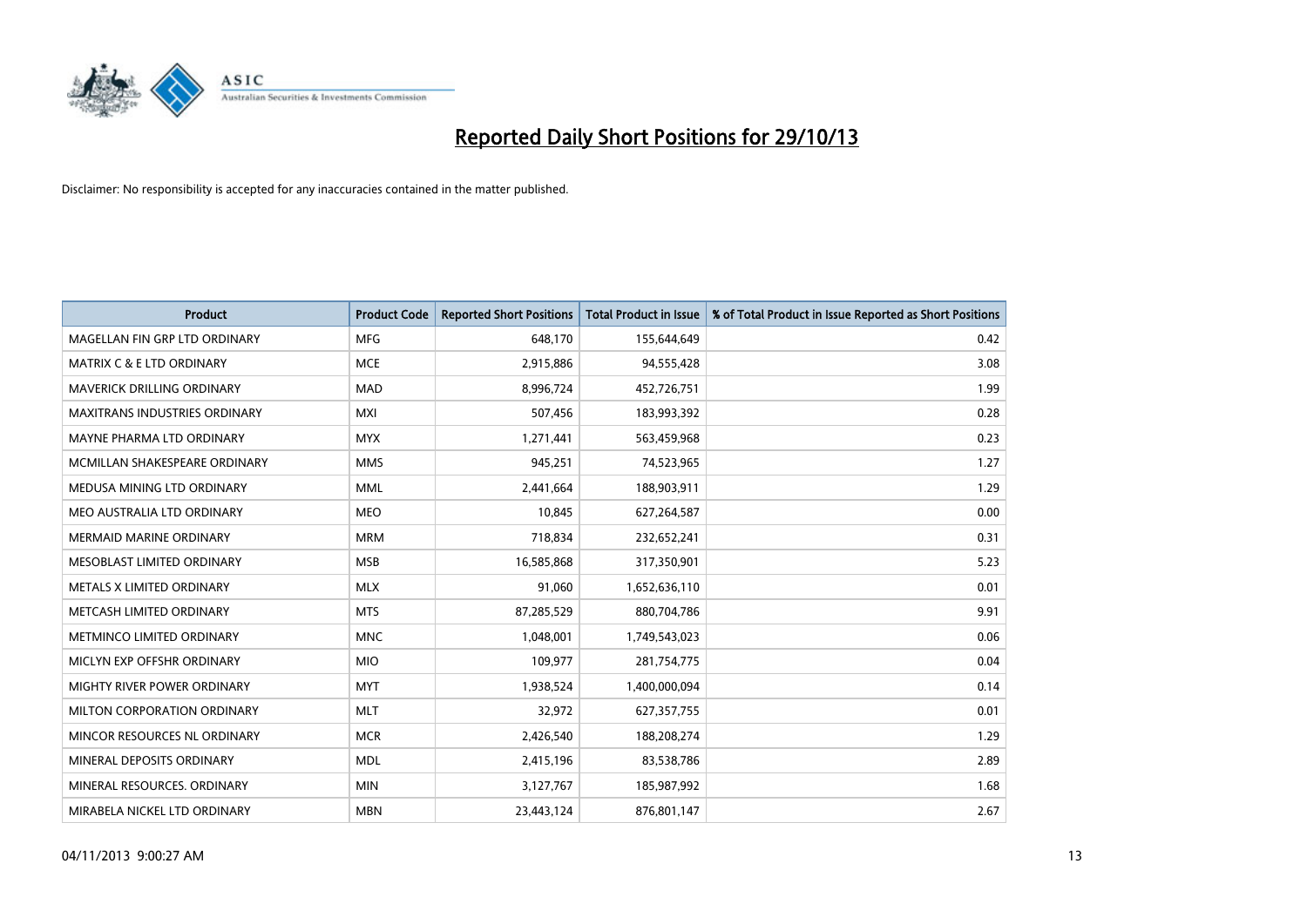

| <b>Product</b>                    | <b>Product Code</b> | <b>Reported Short Positions</b> | <b>Total Product in Issue</b> | % of Total Product in Issue Reported as Short Positions |
|-----------------------------------|---------------------|---------------------------------|-------------------------------|---------------------------------------------------------|
| MIRVAC GROUP STAPLED SECURITIES   | <b>MGR</b>          | 2,063,737                       | 3,664,938,678                 | 0.06                                                    |
| MOBILE EMBRACE LTD ORDINARY       | MBE                 | 3,500                           | 307,877,790                   | 0.00                                                    |
| MOLOPO ENERGY LTD ORDINARY        | <b>MPO</b>          | 173,865                         | 246,724,091                   | 0.07                                                    |
| MONADELPHOUS GROUP ORDINARY       | <b>MND</b>          | 12,626,094                      | 92,308,047                    | 13.68                                                   |
| MORTGAGE CHOICE LTD ORDINARY      | <b>MOC</b>          | 161,806                         | 123,431,282                   | 0.13                                                    |
| <b>MOUNT GIBSON IRON ORDINARY</b> | <b>MGX</b>          | 11,180,099                      | 1,090,584,232                 | 1.03                                                    |
| MULTIPLEX SITES SITES             | <b>MXUPA</b>        | 1,299                           | 4,500,000                     | 0.03                                                    |
| MURCHISON METALS LTD ORDINARY     | <b>MMX</b>          | 216,291                         | 450,497,346                   | 0.05                                                    |
| <b>MYER HOLDINGS LTD ORDINARY</b> | <b>MYR</b>          | 81,262,279                      | 583,894,551                   | 13.92                                                   |
| <b>MYSTATE LIMITED ORDINARY</b>   | <b>MYS</b>          | 4,556                           | 87,177,445                    | 0.01                                                    |
| NANOSONICS LIMITED ORDINARY       | <b>NAN</b>          | 59,093                          | 262,822,463                   | 0.02                                                    |
| NATIONAL AUST, BANK ORDINARY      | <b>NAB</b>          | 8,847,849                       | 2,348,902,914                 | 0.38                                                    |
| NAVITAS LIMITED ORDINARY          | <b>NVT</b>          | 2,621,894                       | 375,416,910                   | 0.70                                                    |
| NEON ENERGY LIMITED ORDINARY      | <b>NEN</b>          | 1,537,184                       | 553,037,848                   | 0.28                                                    |
| NEW HOPE CORPORATION ORDINARY     | <b>NHC</b>          | 1,253,653                       | 830,715,225                   | 0.15                                                    |
| NEW STANDARD ENERGY ORDINARY      | <b>NSE</b>          | 322,032                         | 305,331,847                   | 0.11                                                    |
| NEWCREST MINING ORDINARY          | <b>NCM</b>          | 7,927,727                       | 766,510,971                   | 1.03                                                    |
| NEWS CORP A NON-VOTING CDI        | <b>NWSLV</b>        | 2,461,514                       | 4,087,188                     | 60.23                                                   |
| NEWS CORP B VOTING CDI            | <b>NWS</b>          | 2,287,253                       | 26,728,911                    | 8.56                                                    |
| NEWSAT LIMITED ORDINARY           | <b>NWT</b>          | 191,405                         | 574,240,283                   | 0.03                                                    |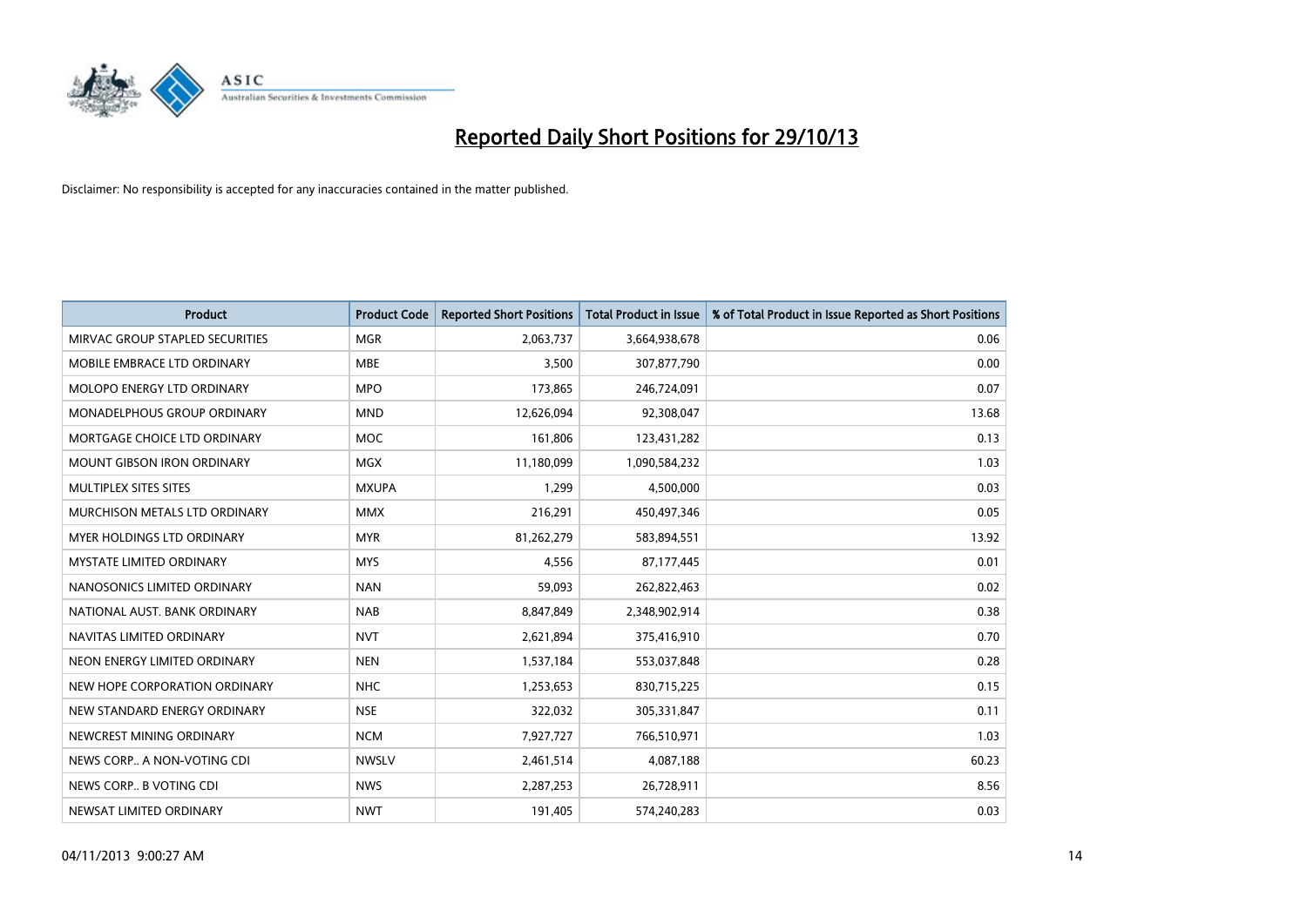

| <b>Product</b>                        | <b>Product Code</b> | <b>Reported Short Positions</b> | <b>Total Product in Issue</b> | % of Total Product in Issue Reported as Short Positions |
|---------------------------------------|---------------------|---------------------------------|-------------------------------|---------------------------------------------------------|
| NEXTDC LIMITED ORDINARY               | <b>NXT</b>          | 6,194,675                       | 192,904,486                   | 3.21                                                    |
| NEXUS ENERGY LIMITED ORDINARY         | <b>NXS</b>          | 1,001,607                       | 1,330,219,459                 | 0.08                                                    |
| NIB HOLDINGS LIMITED ORDINARY         | <b>NHF</b>          | 3,610,604                       | 439,004,182                   | 0.82                                                    |
| NIDO PETROLEUM ORDINARY               | <b>NDO</b>          | 542,402                         | 2,046,650,968                 | 0.03                                                    |
| NOBLE MINERAL RES ORDINARY            | <b>NMG</b>          | 2,365,726                       | 666,397,952                   | 0.36                                                    |
| NORTHERN IRON LTD ORDINARY            | <b>NFE</b>          | 1,062,606                       | 484,405,314                   | 0.22                                                    |
| NORTHERN STAR ORDINARY                | <b>NST</b>          | 5,307,300                       | 424,279,762                   | 1.25                                                    |
| NOVOGEN LIMITED ORDINARY              | <b>NRT</b>          | 118,991                         | 144,622,257                   | 0.08                                                    |
| NRW HOLDINGS LIMITED ORDINARY         | <b>NWH</b>          | 11,690,170                      | 278,888,011                   | 4.19                                                    |
| NUCOAL RESOURCES LTD ORDINARY         | <b>NCR</b>          | 90,001                          | 768,612,354                   | 0.01                                                    |
| NUFARM LIMITED ORDINARY               | <b>NUF</b>          | 12,296,373                      | 263,335,277                   | 4.67                                                    |
| OAKTON LIMITED ORDINARY               | <b>OKN</b>          | 30,002                          | 89,968,985                    | 0.03                                                    |
| OCEANAGOLD CORP. CHESS DEPOSITARY INT | <b>OGC</b>          | 107,157                         | 293,587,920                   | 0.04                                                    |
| OIL SEARCH LTD ORDINARY               | OSH                 | 3,812,175                       | 1,343,361,150                 | 0.28                                                    |
| OM HOLDINGS LIMITED ORDINARY          | <b>OMH</b>          | 2,610,903                       | 733,423,337                   | 0.36                                                    |
| ORICA LIMITED ORDINARY                | ORI                 | 9,408,997                       | 368,203,632                   | 2.56                                                    |
| ORIGIN ENERGY ORDINARY                | <b>ORG</b>          | 7,416,034                       | 1,101,225,151                 | 0.67                                                    |
| OROCOBRE LIMITED ORDINARY             | <b>ORE</b>          | 655,078                         | 117,745,140                   | 0.56                                                    |
| OROTONGROUP LIMITED ORDINARY          | ORL                 | 347,320                         | 40,880,902                    | 0.85                                                    |
| OZ MINERALS ORDINARY                  | OZL                 | 10,778,077                      | 303,470,022                   | 3.55                                                    |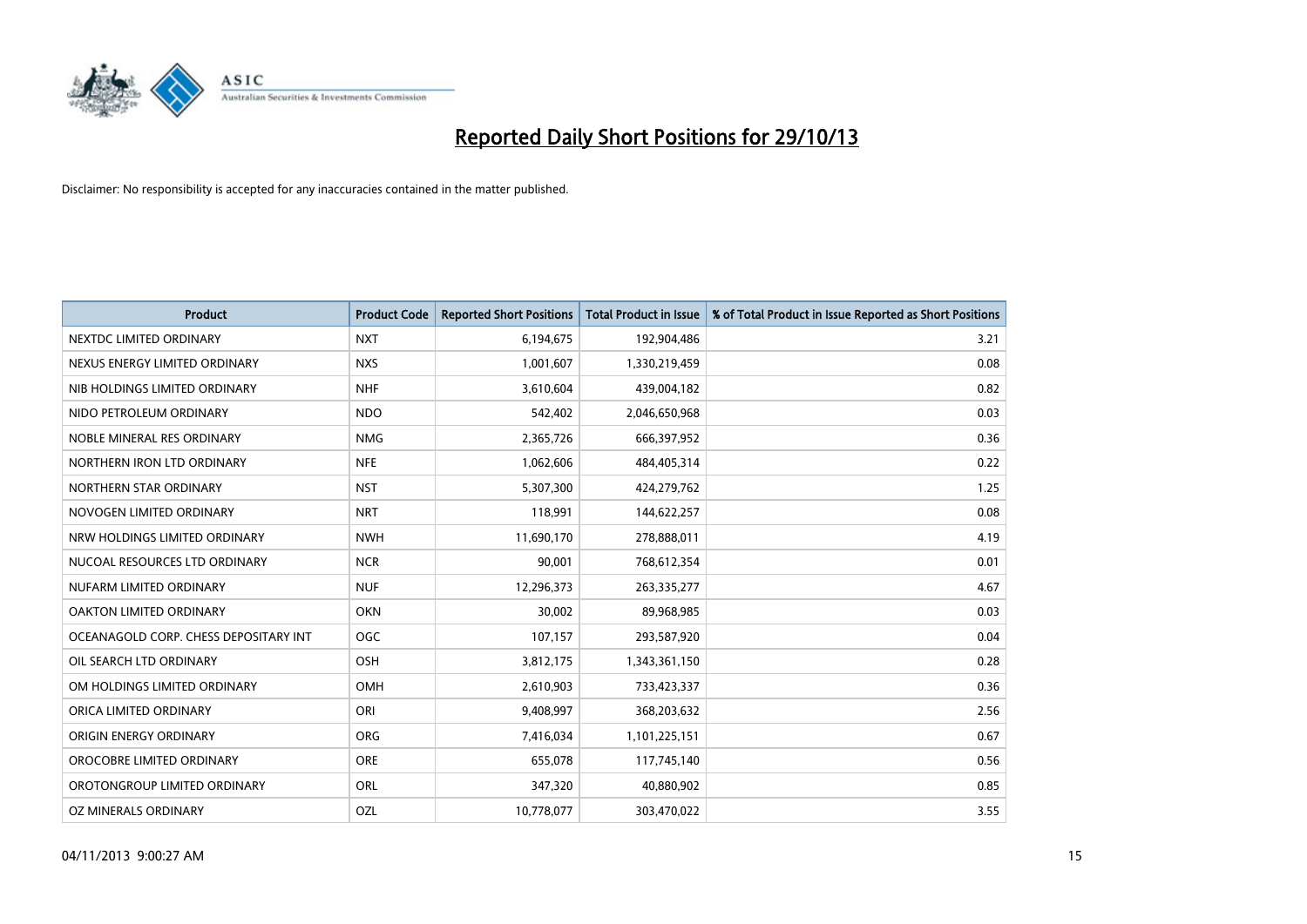

| <b>Product</b>                 | <b>Product Code</b> | <b>Reported Short Positions</b> | <b>Total Product in Issue</b> | % of Total Product in Issue Reported as Short Positions |
|--------------------------------|---------------------|---------------------------------|-------------------------------|---------------------------------------------------------|
| OZFOREX GROUP LTD ORDINARY     | <b>OFX</b>          | 35,827                          | 240,000,000                   | 0.01                                                    |
| <b>PACIFIC BRANDS ORDINARY</b> | <b>PBG</b>          | 8,158,440                       | 912,915,695                   | 0.89                                                    |
| PALADIN ENERGY LTD ORDINARY    | <b>PDN</b>          | 90,952,755                      | 963,332,074                   | 9.44                                                    |
| PANAUST LIMITED ORDINARY       | <b>PNA</b>          | 3,399,917                       | 619,765,589                   | 0.55                                                    |
| PANORAMIC RESOURCES ORDINARY   | PAN                 | 33,825                          | 263,285,132                   | 0.01                                                    |
| PANTERRA GOLD LTD ORDINARY     | PGI                 | $\mathbf{1}$                    | 761,580,455                   | 0.00                                                    |
| PAPERLINX LIMITED ORDINARY     | <b>PPX</b>          | 48,101                          | 609,280,761                   | 0.01                                                    |
| PAPILLON RES LTD ORDINARY      | <b>PIR</b>          | 5,840,439                       | 337,944,210                   | 1.73                                                    |
| PATTIES FOODS LTD ORDINARY     | <b>PFL</b>          | 33,841                          | 139,065,639                   | 0.02                                                    |
| PEET LIMITED ORDINARY          | <b>PPC</b>          | 364,758                         | 433,389,348                   | 0.08                                                    |
| PERILYA LIMITED ORDINARY       | PEM                 | 1,528                           | 769,316,426                   | 0.00                                                    |
| PERPETUAL LIMITED ORDINARY     | PPT                 | 2,380,012                       | 42,002,824                    | 5.67                                                    |
| PERSEUS MINING LTD ORDINARY    | PRU                 | 6,522,449                       | 457,962,088                   | 1.42                                                    |
| PHARMAXIS LTD ORDINARY         | <b>PXS</b>          | 2,744,616                       | 308,548,389                   | 0.89                                                    |
| PLATINUM ASSET ORDINARY        | <b>PTM</b>          | 2,550,489                       | 578,455,695                   | 0.44                                                    |
| PLATINUM AUSTRALIA ORDINARY    | PLA                 | 836,027                         | 504,968,043                   | 0.17                                                    |
| PMI GOLD CORP CDI 1:1          | <b>PVM</b>          | 237,517                         | 159,968,561                   | 0.15                                                    |
| PMP LIMITED ORDINARY           | <b>PMP</b>          | 1,400,909                       | 323,781,124                   | 0.43                                                    |
| PRANA BIOTECHNOLOGY ORDINARY   | PBT                 | 294,709                         | 408,128,419                   | 0.07                                                    |
| PREMIER INVESTMENTS ORDINARY   | <b>PMV</b>          | 1,108,483                       | 155,260,478                   | 0.71                                                    |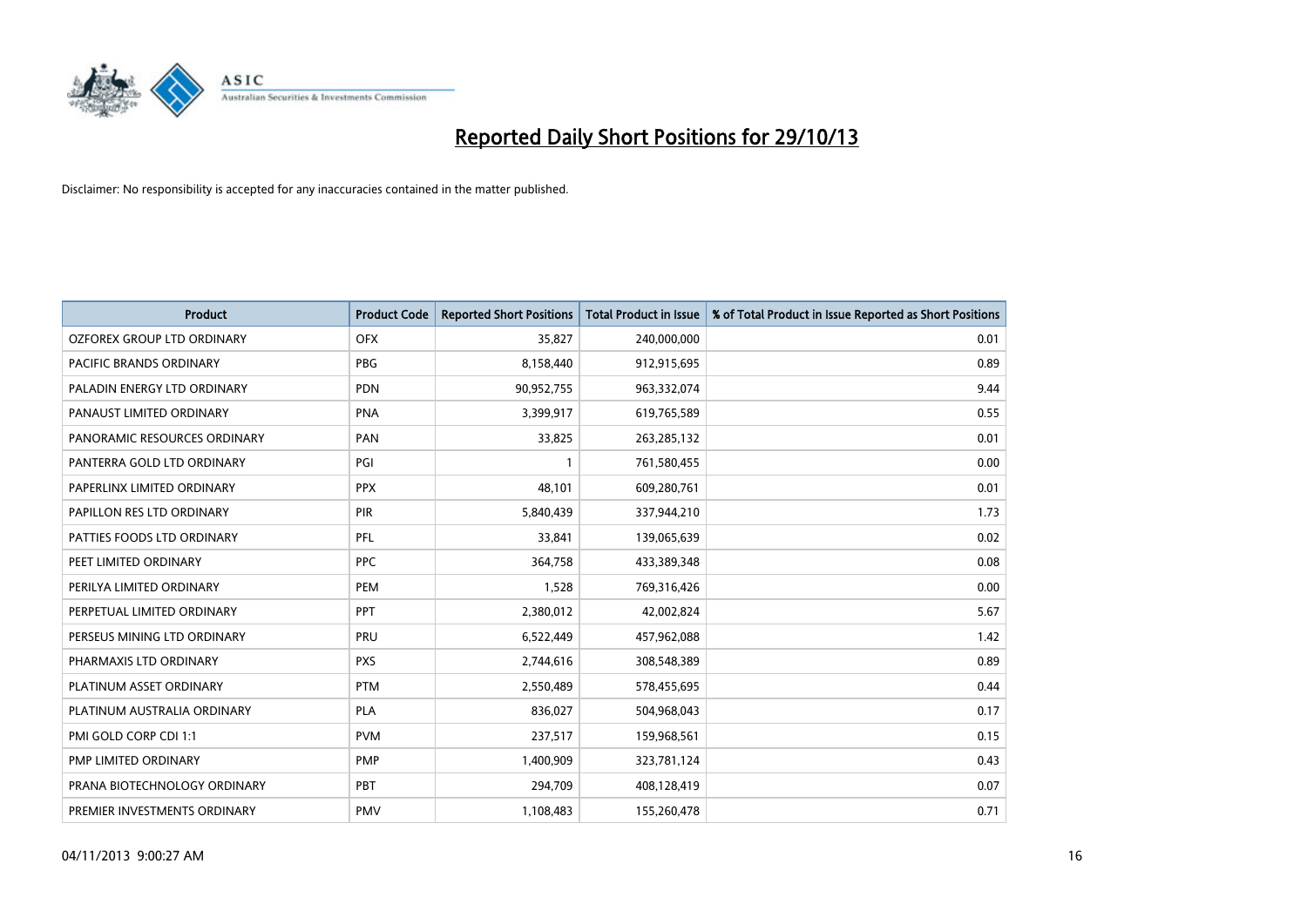

| <b>Product</b>                    | <b>Product Code</b> | <b>Reported Short Positions</b> | <b>Total Product in Issue</b> | % of Total Product in Issue Reported as Short Positions |
|-----------------------------------|---------------------|---------------------------------|-------------------------------|---------------------------------------------------------|
| PRIMA BIOMED LTD ORDINARY         | <b>PRR</b>          | 44,394                          | 1,228,709,341                 | 0.00                                                    |
| PRIMARY HEALTH CARE ORDINARY      | <b>PRY</b>          | 19,722,189                      | 504,956,647                   | 3.91                                                    |
| PRIME MEDIA GRP LTD ORDINARY      | <b>PRT</b>          | 1,262,595                       | 366,330,303                   | 0.34                                                    |
| PROGRAMMED ORDINARY               | <b>PRG</b>          | 230,198                         | 118,229,190                   | 0.19                                                    |
| <b>QANTAS AIRWAYS ORDINARY</b>    | QAN                 | 44,213,645                      | 2,212,979,740                 | 2.00                                                    |
| OBE INSURANCE GROUP ORDINARY      | <b>OBE</b>          | 14,053,538                      | 1,226,855,950                 | 1.15                                                    |
| ORXPHARMA LTD ORDINARY            | <b>QRX</b>          | 133,501                         | 144,785,606                   | 0.09                                                    |
| <b>QUBE HOLDINGS LTD ORDINARY</b> | <b>QUB</b>          | 13,901,444                      | 931,433,499                   | 1.49                                                    |
| RAMELIUS RESOURCES ORDINARY       | <b>RMS</b>          | 166,727                         | 363,029,659                   | 0.05                                                    |
| RAMSAY HEALTH CARE ORDINARY       | <b>RHC</b>          | 1,867,358                       | 202,081,252                   | 0.92                                                    |
| <b>RCR TOMLINSON ORDINARY</b>     | <b>RCR</b>          | 1,767,886                       | 136,696,590                   | 1.29                                                    |
| <b>REA GROUP ORDINARY</b>         | <b>REA</b>          | 1,095,643                       | 131,714,699                   | 0.83                                                    |
| RECKON LIMITED ORDINARY           | <b>RKN</b>          | 64,907                          | 128,103,484                   | 0.05                                                    |
| <b>RED 5 LIMITED ORDINARY</b>     | <b>RED</b>          | 1,004,639                       | 635,488,008                   | 0.16                                                    |
| <b>RED FORK ENERGY ORDINARY</b>   | <b>RFE</b>          | 3,520,120                       | 499,551,719                   | 0.70                                                    |
| REDBANK ENERGY LTD ORDINARY       | <b>AEI</b>          | 13                              | 786,287                       | 0.00                                                    |
| REECE AUSTRALIA LTD. ORDINARY     | <b>REH</b>          | 9,228                           | 99,600,000                    | 0.01                                                    |
| REED RESOURCES LTD ORDINARY       | <b>RDR</b>          | 50,000                          | 523,053,895                   | 0.01                                                    |
| <b>REGIS RESOURCES ORDINARY</b>   | <b>RRL</b>          | 6,755,730                       | 479,592,829                   | 1.41                                                    |
| RESMED INC CDI 10:1               | <b>RMD</b>          | 14,835,038                      | 1,420,542,770                 | 1.04                                                    |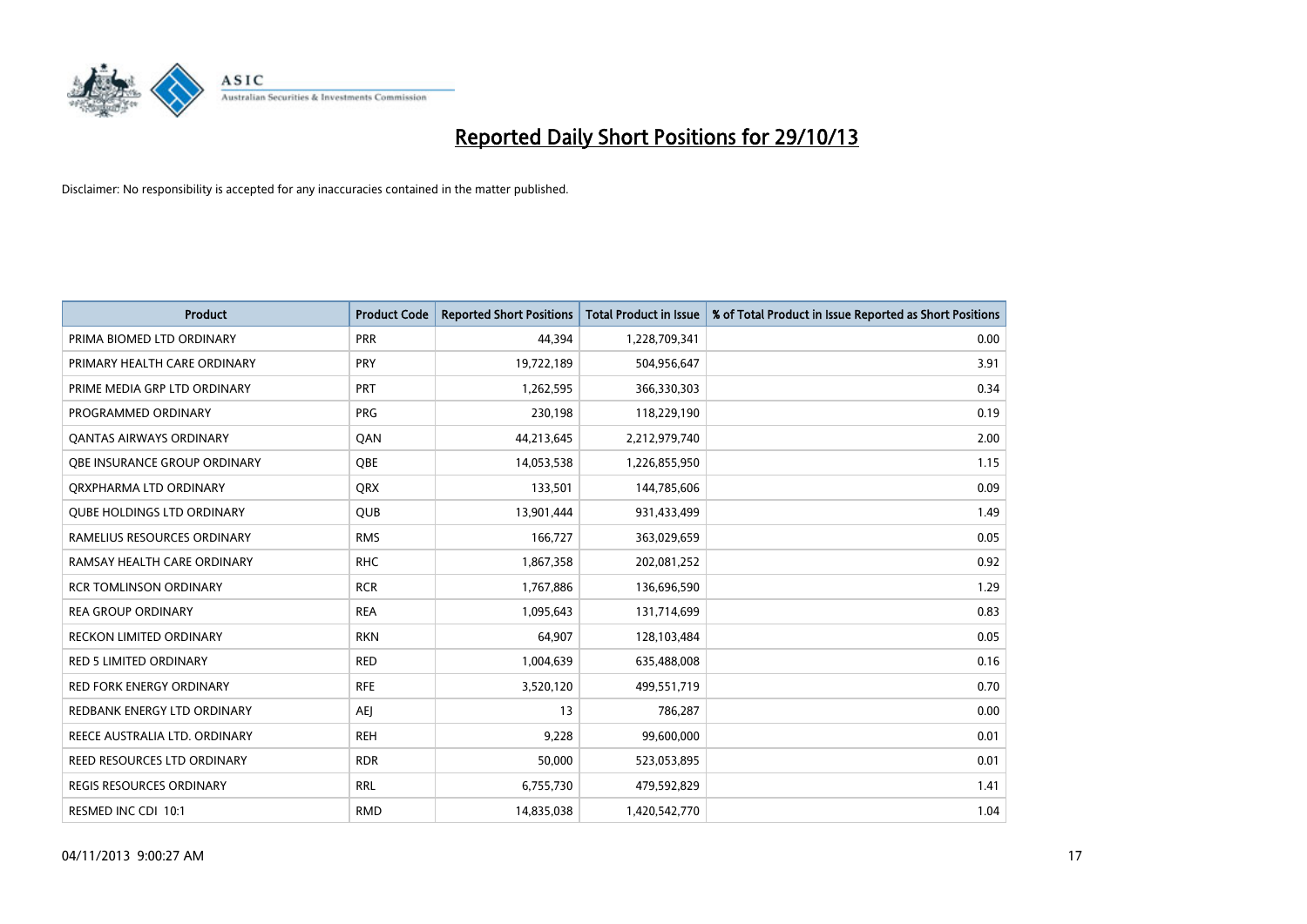

| <b>Product</b>                        | <b>Product Code</b> | <b>Reported Short Positions</b> | <b>Total Product in Issue</b> | % of Total Product in Issue Reported as Short Positions |
|---------------------------------------|---------------------|---------------------------------|-------------------------------|---------------------------------------------------------|
| <b>RESOLUTE MINING ORDINARY</b>       | <b>RSG</b>          | 7,686,525                       | 640,994,224                   | 1.20                                                    |
| RESOURCE EQUIP LTD ORDINARY           | RQL                 | 5,000                           | 249,065,471                   | 0.00                                                    |
| <b>RESOURCE GENERATION ORDINARY</b>   | <b>RES</b>          | 224,300                         | 569,396,004                   | 0.04                                                    |
| RETAIL FOOD GROUP ORDINARY            | <b>RFG</b>          | 3,008,975                       | 130,381,190                   | 2.31                                                    |
| REX MINERALS LIMITED ORDINARY         | <b>RXM</b>          | 2,000,456                       | 188,907,284                   | 1.06                                                    |
| <b>RHG LIMITED ORDINARY</b>           | <b>RHG</b>          | 1,085                           | 308,483,177                   | 0.00                                                    |
| <b>RIALTO ENERGY ORDINARY</b>         | <b>RIA</b>          | 41                              | 1,155,765,100                 | 0.00                                                    |
| RIDLEY CORPORATION ORDINARY           | <b>RIC</b>          | 94,163                          | 307,817,071                   | 0.03                                                    |
| RIO TINTO LIMITED ORDINARY            | <b>RIO</b>          | 5,081,057                       | 435,758,720                   | 1.17                                                    |
| ROBUST RESOURCES ORDINARY             | <b>ROL</b>          | 10,000                          | 102,830,646                   | 0.01                                                    |
| ROC OIL COMPANY ORDINARY              | <b>ROC</b>          | 1,171,318                       | 683,235,552                   | 0.17                                                    |
| SAI GLOBAL LIMITED ORDINARY           | SAI                 | 6,718,428                       | 210,714,727                   | 3.19                                                    |
| SALMAT LIMITED ORDINARY               | <b>SLM</b>          | 998                             | 159,812,799                   | 0.00                                                    |
| SAMSON OIL & GAS LTD ORDINARY         | SSN                 | 1,762,000                       | 2,547,627,193                 | 0.07                                                    |
| SANDFIRE RESOURCES ORDINARY           | <b>SFR</b>          | 1,562,079                       | 155,640,968                   | 1.00                                                    |
| <b>SANTOS LTD ORDINARY</b>            | <b>STO</b>          | 5,028,690                       | 970,196,372                   | 0.52                                                    |
| SARACEN MINERAL ORDINARY              | SAR                 | 3,024,940                       | 595,263,186                   | 0.51                                                    |
| SCA PROPERTY GROUP STAPLED SECURITIES | <b>SCP</b>          | 33,803,693                      | 642,417,140                   | 5.26                                                    |
| SEDGMAN LIMITED ORDINARY              | <b>SDM</b>          | 270,577                         | 223,224,636                   | 0.12                                                    |
| SEEK LIMITED ORDINARY                 | <b>SEK</b>          | 14,391,129                      | 339,071,750                   | 4.24                                                    |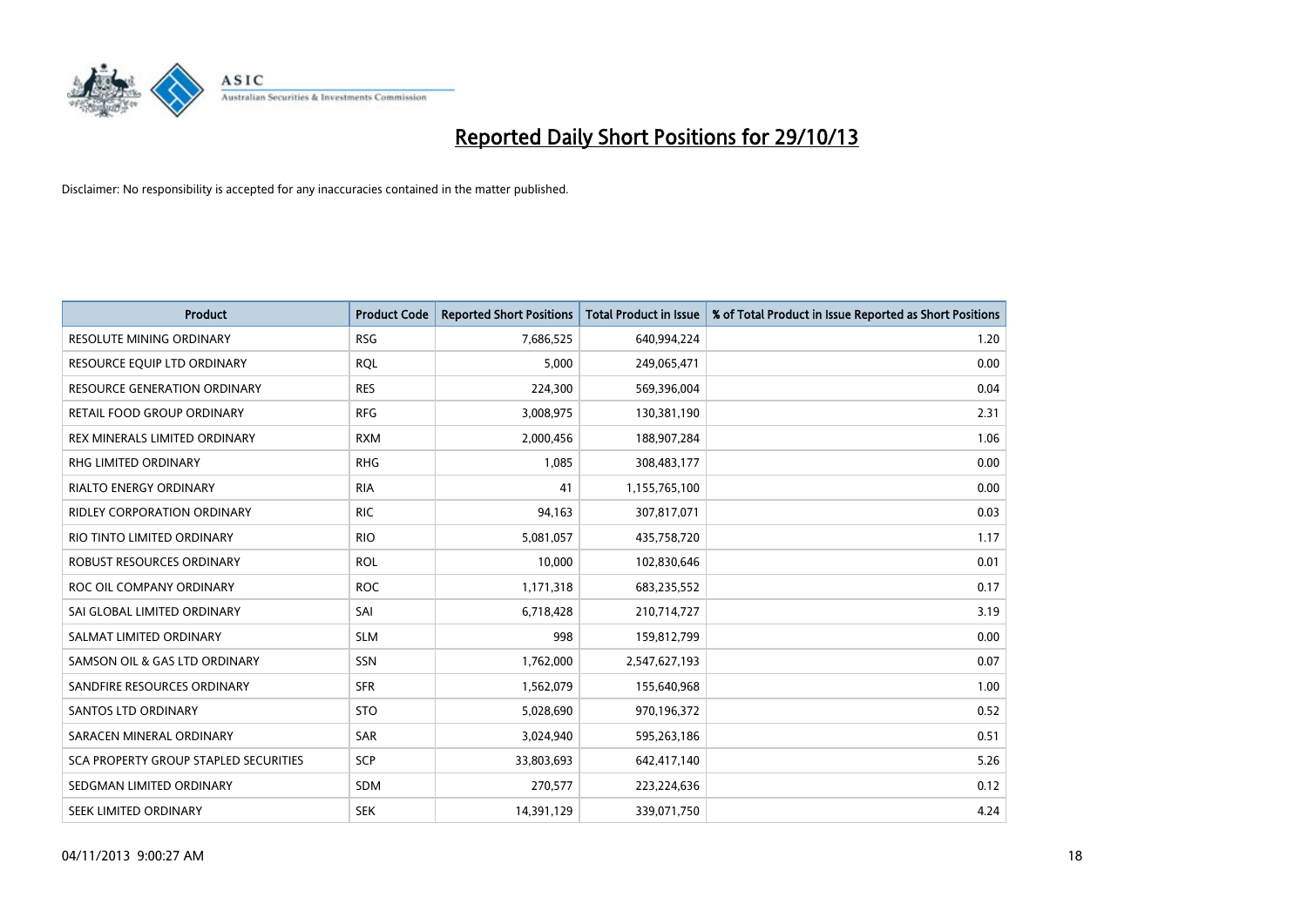

| <b>Product</b>                           | <b>Product Code</b> | <b>Reported Short Positions</b> | <b>Total Product in Issue</b> | % of Total Product in Issue Reported as Short Positions |
|------------------------------------------|---------------------|---------------------------------|-------------------------------|---------------------------------------------------------|
| SELECT HARVESTS ORDINARY                 | SHV                 | 65,501                          | 57,815,720                    | 0.11                                                    |
| SENEX ENERGY LIMITED ORDINARY            | <b>SXY</b>          | 2,887,355                       | 1,144,008,917                 | 0.25                                                    |
| SERVICE STREAM ORDINARY                  | <b>SSM</b>          | 100                             | 283,418,867                   | 0.00                                                    |
| SEVEN GROUP HOLDINGS ORDINARY            | <b>SVW</b>          | 5,089,075                       | 308,160,281                   | 1.65                                                    |
| SEVEN WEST MEDIA LTD ORDINARY            | <b>SWM</b>          | 6,110,788                       | 999,160,872                   | 0.61                                                    |
| SIGMA PHARMACEUTICAL ORDINARY            | <b>SIP</b>          | 2,405,013                       | 1,125,275,419                 | 0.21                                                    |
| SILEX SYSTEMS ORDINARY                   | <b>SLX</b>          | 2,535,094                       | 170,252,909                   | 1.49                                                    |
| SILVER CHEF LIMITED ORDINARY             | SIV                 | 6,753                           | 29,333,629                    | 0.02                                                    |
| SILVER LAKE RESOURCE ORDINARY            | <b>SLR</b>          | 11,315,408                      | 437,594,758                   | 2.59                                                    |
| SIMS METAL MGMT LTD ORDINARY             | SGM                 | 12,475,693                      | 204,343,252                   | 6.11                                                    |
| SINGAPORE TELECOMM. CHESS DEPOSITARY INT | SGT                 | 3,212,127                       | 149,779,918                   | 2.14                                                    |
| SIRIUS RESOURCES NL ORDINARY             | <b>SIR</b>          | 5,540,725                       | 227,770,167                   | 2.43                                                    |
| SIRTEX MEDICAL ORDINARY                  | <b>SRX</b>          | 428,520                         | 56,108,439                    | 0.76                                                    |
| SKILLED GROUP LTD ORDINARY               | <b>SKE</b>          | 5,775,845                       | 233,871,364                   | 2.47                                                    |
| <b>SKY NETWORK ORDINARY</b>              | <b>SKT</b>          | 441,558                         | 389,139,785                   | 0.11                                                    |
| SKYCITY ENT GRP LTD ORDINARY             | <b>SKC</b>          | 611,110                         | 580,016,676                   | 0.11                                                    |
| <b>SLATER &amp; GORDON ORDINARY</b>      | SGH                 | 107,630                         | 198,846,598                   | 0.05                                                    |
| SMS MANAGEMENT. ORDINARY                 | <b>SMX</b>          | 3,054,830                       | 70,099,763                    | 4.36                                                    |
| SONIC HEALTHCARE ORDINARY                | SHL                 | 4,465,524                       | 400,420,556                   | 1.12                                                    |
| SOUL PATTINSON (W.H) ORDINARY            | SOL                 | 108,438                         | 239,395,320                   | 0.05                                                    |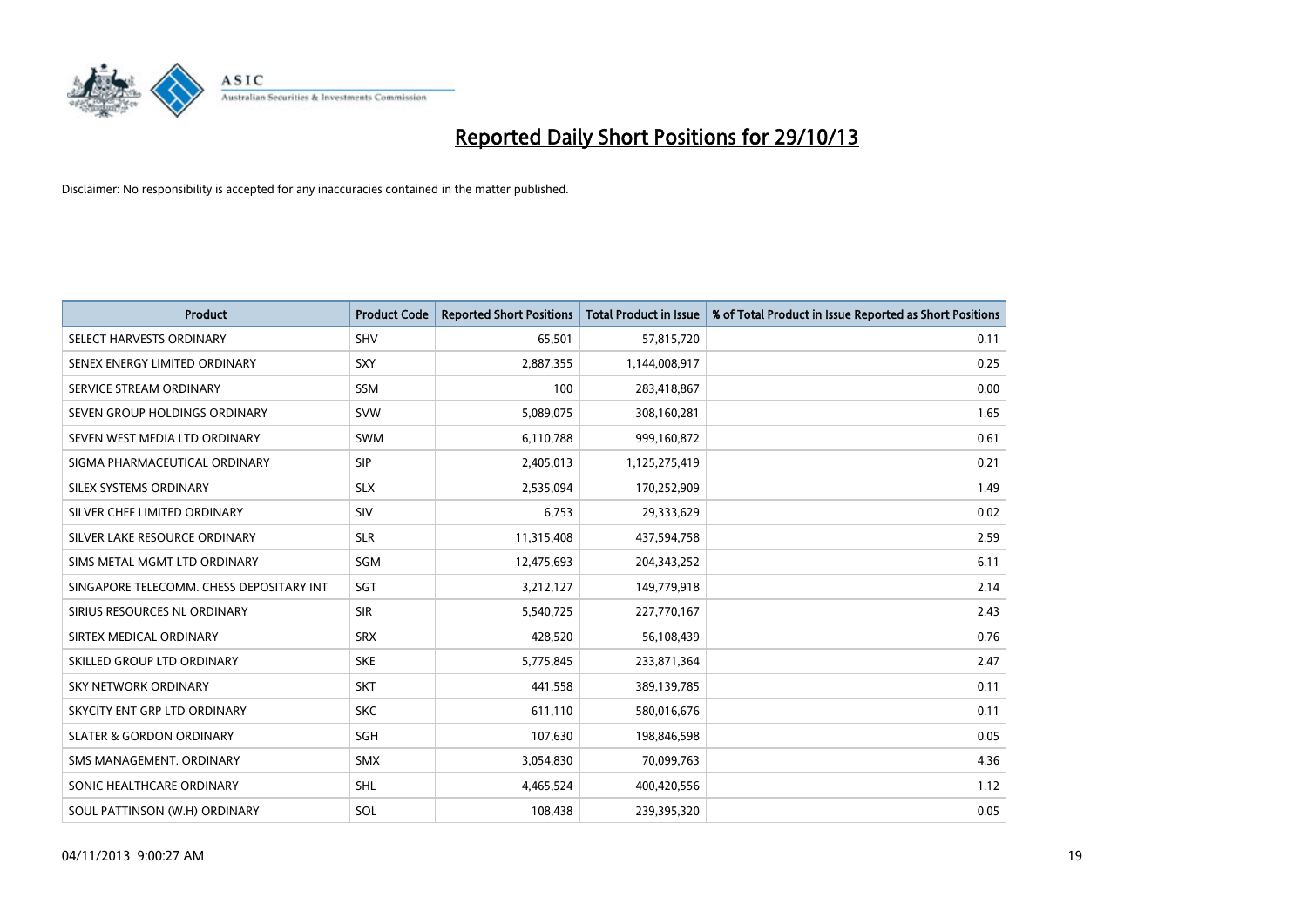

| <b>Product</b>                           | <b>Product Code</b> | <b>Reported Short Positions</b> | <b>Total Product in Issue</b> | % of Total Product in Issue Reported as Short Positions |
|------------------------------------------|---------------------|---------------------------------|-------------------------------|---------------------------------------------------------|
| SOUTH BOULDER MINES ORDINARY             | <b>STB</b>          | 1                               | 127,952,826                   | 0.00                                                    |
| SP AUSNET STAPLED SECURITIES             | <b>SPN</b>          | 32,408,277                      | 3,376,325,523                 | 0.96                                                    |
| SPARK INFRASTRUCTURE STAPLED NOTE & UNIT | SKI                 | 44,629,159                      | 1,326,734,264                 | 3.36                                                    |
| SPDR 200 FUND ETF UNITS                  | <b>STW</b>          | 88,799                          | 44,278,688                    | 0.20                                                    |
| SPECIALTY FASHION ORDINARY               | <b>SFH</b>          | 110,001                         | 192,236,121                   | 0.06                                                    |
| ST BARBARA LIMITED ORDINARY              | <b>SBM</b>          | 7,073,352                       | 488,074,077                   | 1.45                                                    |
| STARPHARMA HOLDINGS ORDINARY             | SPL                 | 14,758,353                      | 284,164,948                   | 5.19                                                    |
| STEADFAST GROUP LTD ORDINARY             | <b>SDF</b>          | 167,391                         | 500,873,408                   | 0.03                                                    |
| STHN CROSS MEDIA ORDINARY                | <b>SXL</b>          | 9,132,546                       | 705,099,800                   | 1.30                                                    |
| STOCKLAND UNITS/ORD STAPLED              | SGP                 | 11,359,666                      | 2,305,750,747                 | 0.49                                                    |
| STRAITS RES LTD. ORDINARY                | SRQ                 | 31,522                          | 1,164,150,159                 | 0.00                                                    |
| STRIKE ENERGY LTD ORDINARY               | <b>STX</b>          | 5,000                           | 706,519,664                   | 0.00                                                    |
| STW COMMUNICATIONS ORDINARY              | SGN                 | 2,050,201                       | 403,828,512                   | 0.51                                                    |
| <b>SUNCORP GROUP LTD ORDINARY</b>        | <b>SUN</b>          | 3,535,667                       | 1,286,600,980                 | 0.27                                                    |
| SUNDANCE ENERGY ORDINARY                 | <b>SEA</b>          | 160,207                         | 462,611,982                   | 0.03                                                    |
| SUNDANCE RESOURCES ORDINARY              | SDL                 | 53,595,118                      | 3,073,110,985                 | 1.74                                                    |
| SUNLAND GROUP LTD ORDINARY               | <b>SDG</b>          | 21,630                          | 181,710,087                   | 0.01                                                    |
| SUPER RET REP LTD ORDINARY               | <b>SUL</b>          | 1,208,957                       | 196,731,620                   | 0.61                                                    |
| SYD AIRPORT STAPLED US PROHIBIT.         | SYD                 | 22,172,261                      | 2,194,322,759                 | 1.01                                                    |
| SYRAH RESOURCES ORDINARY                 | <b>SYR</b>          | 2,706,718                       | 148,330,123                   | 1.82                                                    |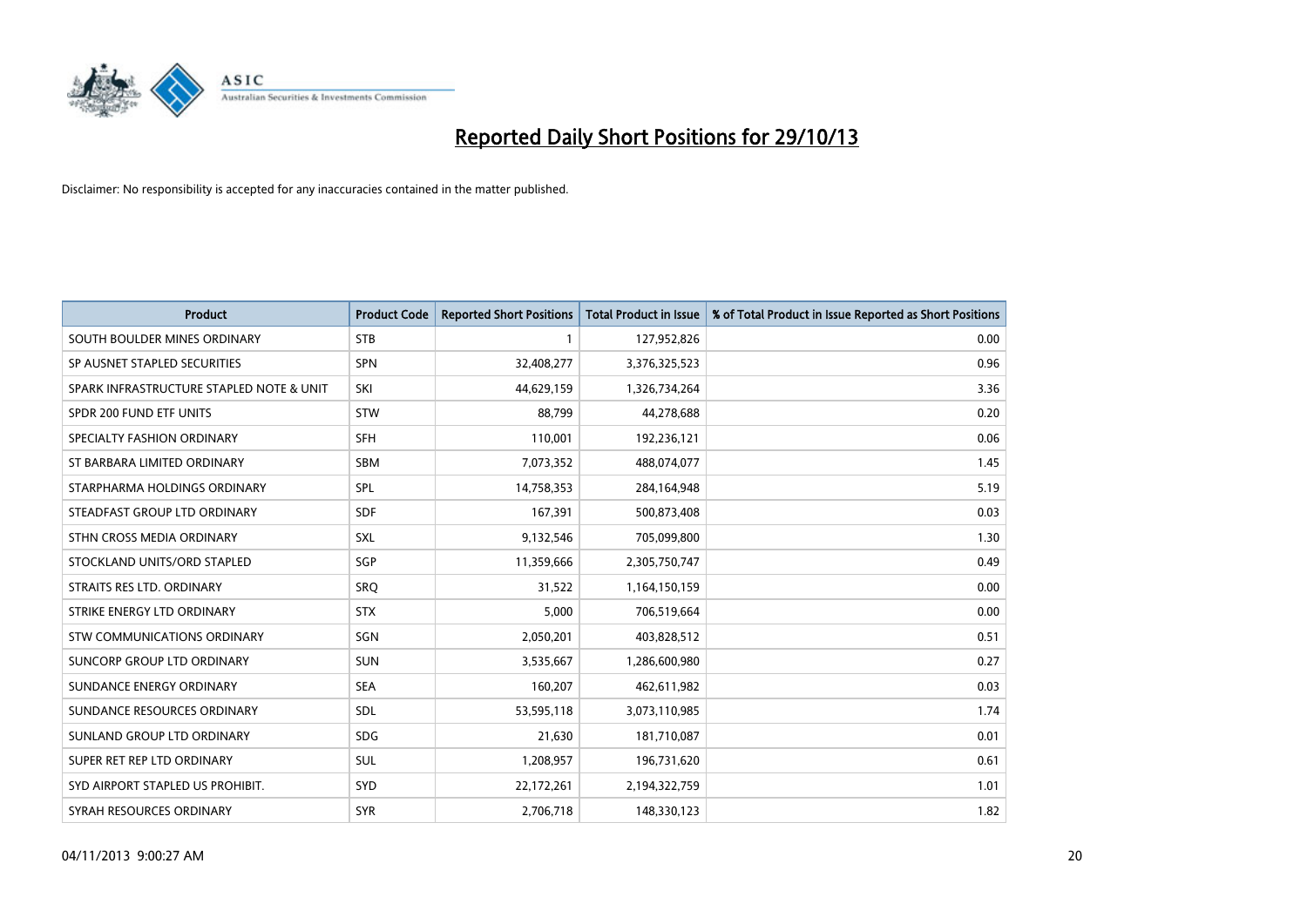

| <b>Product</b>                  | <b>Product Code</b> | <b>Reported Short Positions</b> | <b>Total Product in Issue</b> | % of Total Product in Issue Reported as Short Positions |
|---------------------------------|---------------------|---------------------------------|-------------------------------|---------------------------------------------------------|
| TABCORP HOLDINGS LTD ORDINARY   | <b>TAH</b>          | 19,817,029                      | 754,274,706                   | 2.63                                                    |
| TANAMI GOLD NL ORDINARY         | <b>TAM</b>          | 41                              | 587,548,523                   | 0.00                                                    |
| TAP OIL LIMITED ORDINARY        | <b>TAP</b>          | 191,864                         | 241,608,606                   | 0.08                                                    |
| TASSAL GROUP LIMITED ORDINARY   | <b>TGR</b>          | 122,533                         | 146,507,029                   | 0.08                                                    |
| <b>TATTS GROUP LTD ORDINARY</b> | <b>TTS</b>          | 11,070,566                      | 1,416,385,884                 | 0.78                                                    |
| TELECOM CORPORATION ORDINARY    | <b>TEL</b>          | 5,972,653                       | 1,822,303,137                 | 0.33                                                    |
| TELSTRA CORPORATION, ORDINARY   | <b>TLS</b>          | 12,985,704                      | 12,443,074,357                | 0.10                                                    |
| TEN NETWORK HOLDINGS ORDINARY   | <b>TEN</b>          | 125,847,497                     | 2,586,970,845                 | 4.86                                                    |
| TERANGA GOLD CORP CDI 1:1       | <b>TGZ</b>          | 847,931                         | 172,466,316                   | 0.49                                                    |
| TFS CORPORATION LTD ORDINARY    | <b>TFC</b>          | 141,209                         | 279,621,829                   | 0.05                                                    |
| THE REJECT SHOP ORDINARY        | <b>TRS</b>          | 1,985,309                       | 28,826,248                    | 6.89                                                    |
| THORN GROUP LIMITED ORDINARY    | <b>TGA</b>          | 112,692                         | 148,897,155                   | 0.08                                                    |
| TIGER RESOURCES ORDINARY        | TGS                 | 2,802,300                       | 674,770,269                   | 0.42                                                    |
| TITAN ENERGY SERVICE ORDINARY   | <b>TTN</b>          | 14,594                          | 48,472,270                    | 0.03                                                    |
| TOLL HOLDINGS LTD ORDINARY      | <b>TOL</b>          | 26,270,454                      | 717,133,875                   | 3.66                                                    |
| TORO ENERGY LIMITED ORDINARY    | <b>TOE</b>          | 139,845                         | 1,041,936,676                 | 0.01                                                    |
| TOX FREE SOLUTIONS ORDINARY     | <b>TOX</b>          | 1,289,114                       | 132,519,859                   | 0.97                                                    |
| TPG TELECOM LIMITED ORDINARY    | <b>TPM</b>          | 2,459,919                       | 793,808,141                   | 0.31                                                    |
| <b>TRADE ME GROUP ORDINARY</b>  | <b>TME</b>          | 871,744                         | 396,261,129                   | 0.22                                                    |
| TRANSFIELD SERVICES ORDINARY    | <b>TSE</b>          | 40,693,772                      | 512,457,716                   | 7.94                                                    |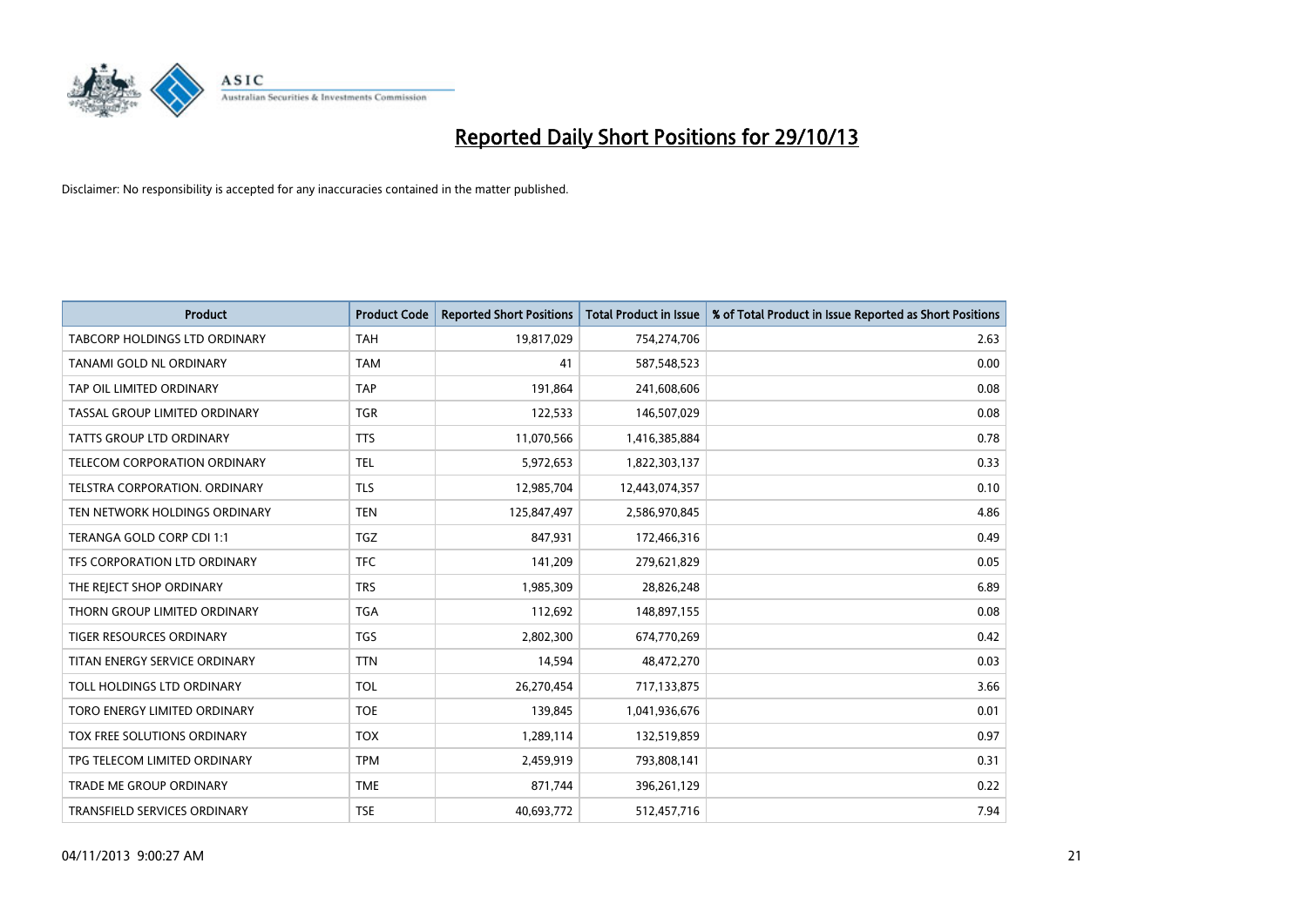

| <b>Product</b>                         | <b>Product Code</b> | <b>Reported Short Positions</b> | <b>Total Product in Issue</b> | % of Total Product in Issue Reported as Short Positions |
|----------------------------------------|---------------------|---------------------------------|-------------------------------|---------------------------------------------------------|
| TRANSPACIFIC INDUST, ORDINARY          | <b>TPI</b>          | 19,568,880                      | 1,578,563,490                 | 1.24                                                    |
| TRANSURBAN GROUP TRIPLE STAPLED SEC.   | <b>TCL</b>          | 2,548,569                       | 1,485,500,376                 | 0.17                                                    |
| <b>TREASURY GROUP ORDINARY</b>         | <b>TRG</b>          | 25,914                          | 23,070,755                    | 0.11                                                    |
| TREASURY WINE ESTATE ORDINARY          | <b>TWE</b>          | 24,810,292                      | 647,227,144                   | 3.83                                                    |
| TROY RESOURCES LTD ORDINARY            | <b>TRY</b>          | 354,044                         | 167,730,292                   | 0.21                                                    |
| TWENTY-FIRST FOX INC A NON-VOTING CDI  | <b>FOXLV</b>        | 1,141,615                       | 19,822,468                    | 5.76                                                    |
| TWENTY-FIRST FOX INC B VOTING CDI      | <b>FOX</b>          | 1,470,565                       | 208,434,066                   | 0.71                                                    |
| UGL LIMITED ORDINARY                   | UGL                 | 19,807,833                      | 166,511,240                   | 11.90                                                   |
| UNILIFE CORPORATION CDI 6:1            | <b>UNS</b>          | 45,458                          | 284,039,004                   | 0.02                                                    |
| <b>UXC LIMITED ORDINARY</b>            | <b>UXC</b>          | 394,483                         | 313,856,812                   | 0.13                                                    |
| <b>VENTURE MINERALS ORDINARY</b>       | <b>VMS</b>          | 190,304                         | 287,320,170                   | 0.07                                                    |
| VILLA WORLD LTD, ORDINARY              | <b>VLW</b>          | 61,765                          | 83,163,863                    | 0.07                                                    |
| <b>VILLAGE ROADSHOW LTD ORDINARY</b>   | <b>VRL</b>          | 384.107                         | 159,486,203                   | 0.24                                                    |
| <b>VIRGIN AUS HLDG LTD ORDINARY</b>    | <b>VAH</b>          | 147,541,970                     | 2,589,840,317                 | 5.70                                                    |
| <b>VIRTUS HEALTH LTD ORDINARY</b>      | <b>VRT</b>          | 17,187                          | 79,536,601                    | 0.02                                                    |
| VISION EYE INSTITUTE ORDINARY          | <b>VEI</b>          | 98.948                          | 160,657,741                   | 0.06                                                    |
| WARRNAMBOOL CHEESE ORDINARY            | <b>WCB</b>          | 59,600                          | 55,969,511                    | 0.11                                                    |
| WEBIET LIMITED ORDINARY                | <b>WEB</b>          | 2,824,495                       | 79,397,959                    | 3.56                                                    |
| <b>WESFARMERS LIMITED ORDINARY</b>     | <b>WES</b>          | 29,118,032                      | 1,006,683,257                 | 2.89                                                    |
| WESFARMERS LIMITED PARTIALLY PROTECTED | <b>WESN</b>         | 174.060                         | 150,510,341                   | 0.12                                                    |